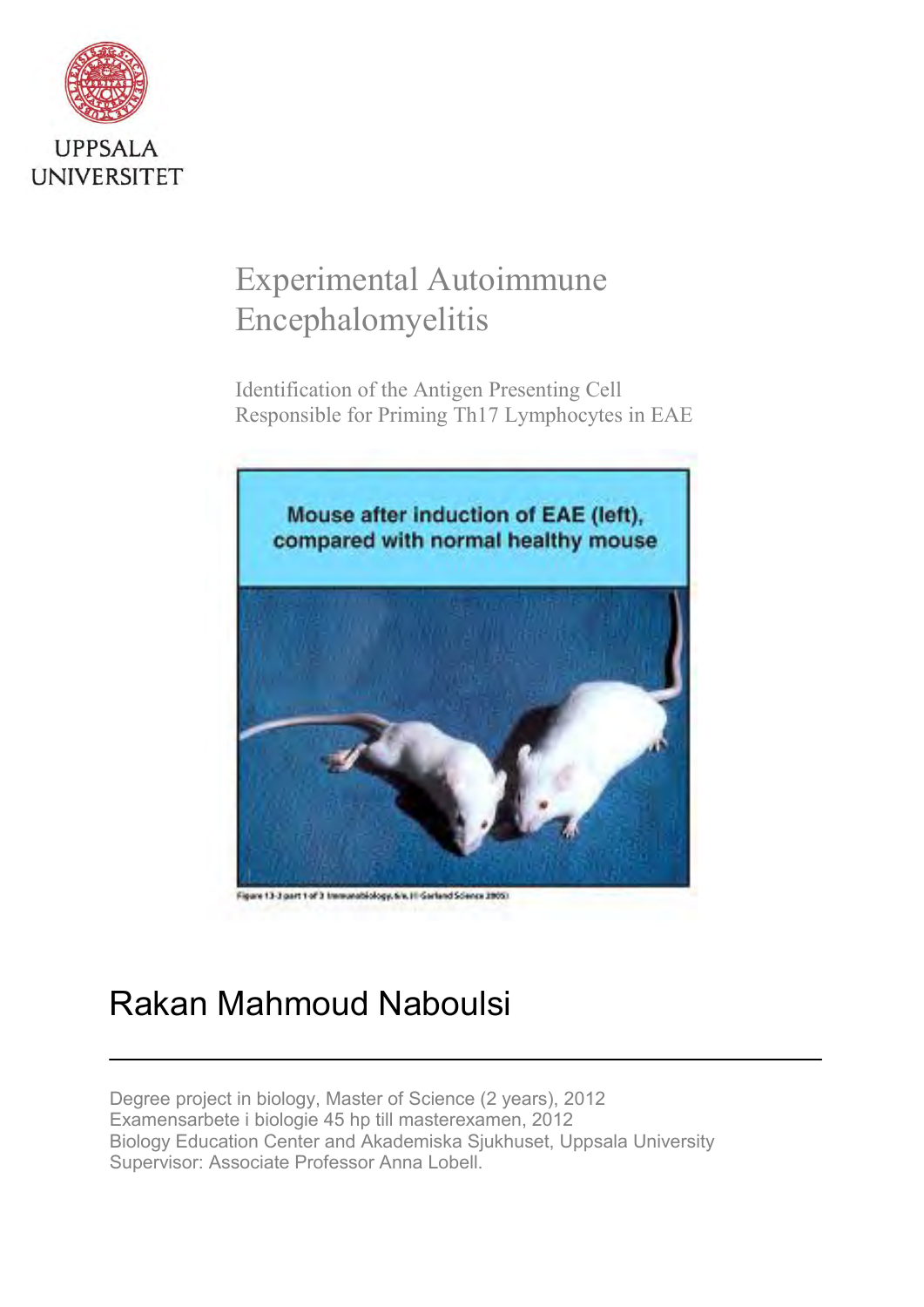#### **Rakan Naboulsi**, MSc

Department of medical sciences, Uppsala University Hospital, Uppsala, Sweden 751 05 UPPSALA [Rakan.naboulsi.8853@student.uu.se](mailto:Rakan.naboulsi.8853@student.uu.se)

## **Anna Lobell**, Associate Professor

Department of medical sciences, Uppsala University Hospital, Uppsala, Sweden 751 05 UPPSALA [+46 18 471 5086](tel:+46184715086) [anna.lobell@uadm.uu.se](mailto:anna.lobell@uadm.uu.se)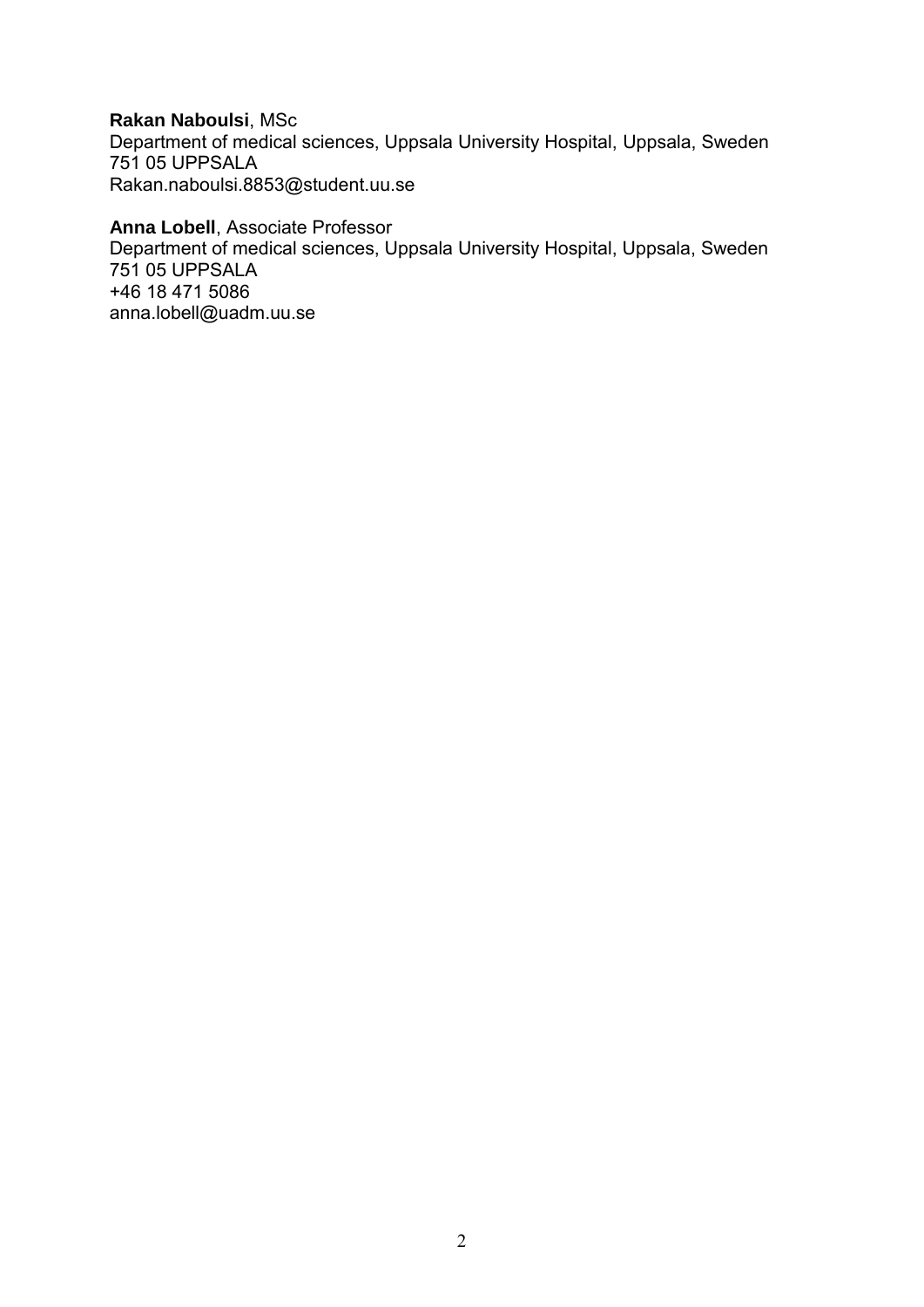## **Table of Contents**

| 1.             |                                                                     |  |
|----------------|---------------------------------------------------------------------|--|
| 1.1            |                                                                     |  |
| 1.1.1          |                                                                     |  |
| 1.1.2          |                                                                     |  |
| 1.1.3          |                                                                     |  |
| 1.1.4          |                                                                     |  |
|                |                                                                     |  |
| 1.2            |                                                                     |  |
| 1.2.1          |                                                                     |  |
| 1.2.2<br>1.2.3 |                                                                     |  |
| 1.2.4          |                                                                     |  |
| 1.2.5          |                                                                     |  |
| 1.2.6          |                                                                     |  |
| 1.2.7          |                                                                     |  |
|                |                                                                     |  |
| 1.3            |                                                                     |  |
| 1.3.1          |                                                                     |  |
| 1.3.2          |                                                                     |  |
| 1.3.3          |                                                                     |  |
| 1.3.4          |                                                                     |  |
| 1.3.5          |                                                                     |  |
| 1.3.6          |                                                                     |  |
| 1.3.7          |                                                                     |  |
| 1.4<br>2.      |                                                                     |  |
|                |                                                                     |  |
| 3.             |                                                                     |  |
| 3.1            |                                                                     |  |
| 3.1.1          |                                                                     |  |
| 3.1.2          |                                                                     |  |
| 3.1.3          |                                                                     |  |
| 3.1.4          |                                                                     |  |
| 3.2            |                                                                     |  |
| 3.2.1          |                                                                     |  |
| 3.2.2          |                                                                     |  |
| 3.2.3          |                                                                     |  |
| 3.2.4          | MHC II Expression on B cells and Macrophages in CD11c-Cre Strain 19 |  |
| 3.2.5          |                                                                     |  |
| 3.2.6          |                                                                     |  |
| 4.             |                                                                     |  |
| 5.             |                                                                     |  |
| 5.1            |                                                                     |  |
| 5.1.1          |                                                                     |  |
| 5.1.2          |                                                                     |  |
| 5.1.3          |                                                                     |  |
| 5.1.4          |                                                                     |  |
| 5.2            |                                                                     |  |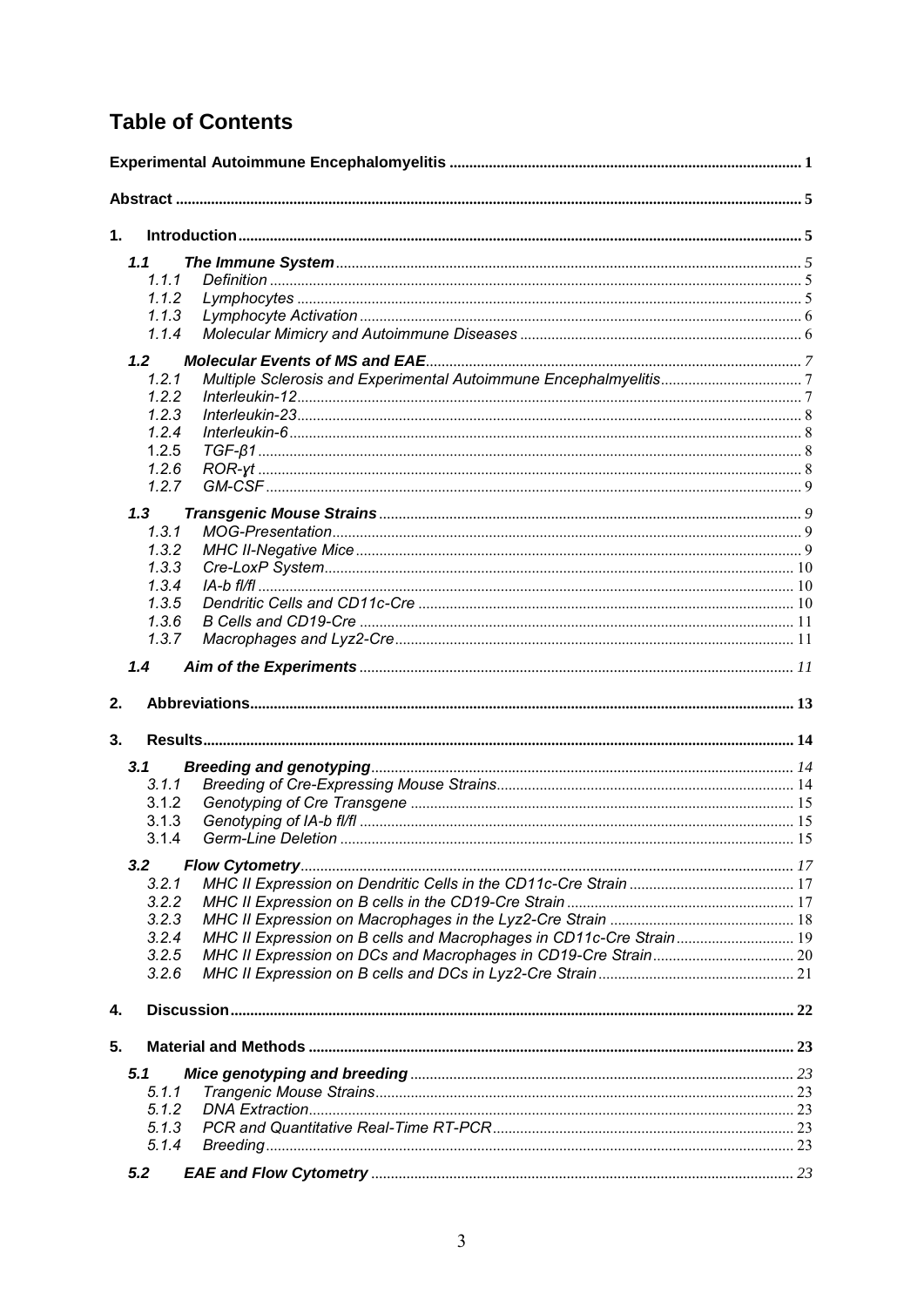| 522 |  |  |
|-----|--|--|
|     |  |  |
|     |  |  |
|     |  |  |
|     |  |  |
|     |  |  |
|     |  |  |

## Table of Figures

<span id="page-3-0"></span>

| Figure 7: MHC II expression on B cells and Macrophages in CD11c-Cre Mice.  19 |  |
|-------------------------------------------------------------------------------|--|
|                                                                               |  |
|                                                                               |  |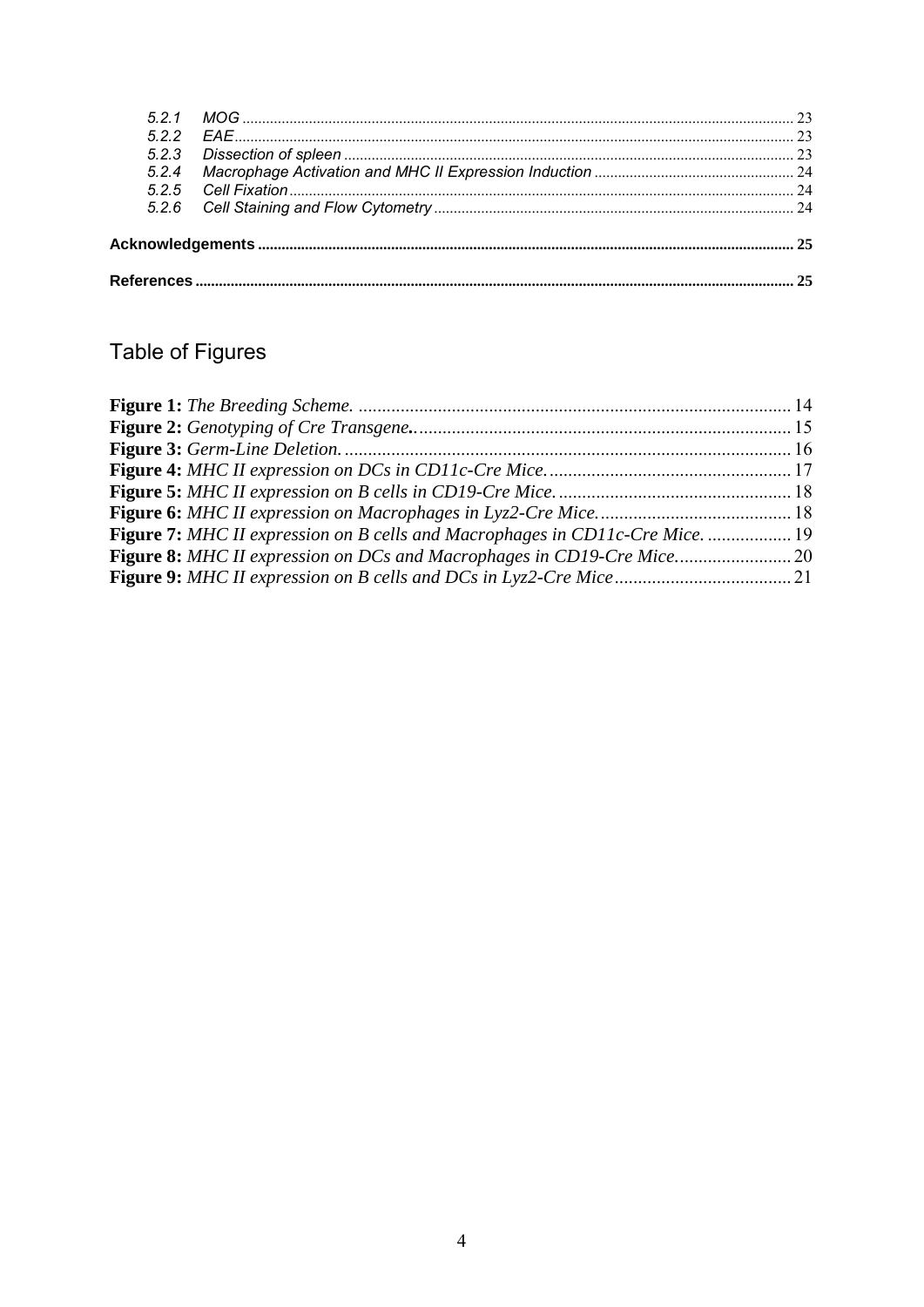## **Abstract**

*The study of experimental autoimmune encephalomyelitis (EAE) as an animal model disease for human Multiple Sclerosis (MS) brings more options that are otherwise unavailable. Thanks to this model, many issues have been deciphered paving the way to take a step closer toward understanding not only MS, but rather autoimmunity including many other autoimmune diseases. In our experiment, we aim to investigate which Antigen Presenting Cell (APC) presents Myelin Oligodendrocyte Glycoprotein (MOG) to T helper 17 (Th17) lymphocytes in EAE and induce its initiation. This is done by the introduction of the Cre LoxP system into the mouse genome, a system that allows researchers to manipulate the immune system in ways that enable studying certain functions of its different components. The expression of the Cre recombinase in cells with a gene flanked with directly oriented repeats of LoxP sites*  allows knocking the gene out forming a circular DNA fragment that is unable of *replication and transcription initiation. In our model, LoxP sites flanked Exon I in the A complex of the beta chain of Major Histocompatibility Complex (MHC) class II. The introduction of the gene encoding Cre recombinase under cell-type specific promoters ensures the expression of the enzyme conditionally in the respective cell type. The three C57BL/6 mouse strains we used in our model were trans-genetically engineered to clone the Cre gene into the DNA downstream of three promoters which are specifically expressed in one of the three APCs. The three strains: CD11c-Cre, CD19-Cre and Lyz2-Cre- have the Cre recombinase encoded under the DC-specific promoter, CD11c; the B-cell-specific promoter, CD19; and the macrophage-specific promoter, Lyz2; respectively. We assume that by crossing these three strains with the IA-b fl/fl strain, we will be able to identify the MOG-presenting APC to Th17 lymphocytes.* 

## <span id="page-4-0"></span>**1. Introduction**

## <span id="page-4-1"></span>**1.1 The Immune System**

## *1.1.1 Definition*

<span id="page-4-2"></span>The Immune system has evolved to protect the body from infections and cancers. It is divided into innate and adaptive immunity that work in concert to preserve the integrity of the internal milieu. The immune system is composed of organs, tissues, cells and molecules that work together. Any disturbance in any component of the immune system might lead to immunodeficiency or autoimmunity.

## *1.1.2 Lymphocytes*

<span id="page-4-3"></span>Lymphocytes are produced in the bone marrow from which B lymphocytes exit as fully mature while T lymphocytes exit as immature and migrate to the thymus, the site of their maturation. Auto-reactive B lymphocytes are deleted by apoptosis in the bone marrow, while auto-reactive T lymphocytes are deleted in the thymus. Additionally, apoptosis is induced in T lymphocytes that cannot bind to MHC molecules in animals, or human leukocyte antigen (HLA) molecules in humans. Cytotoxic T lymphocytes (CTL) bind to class I MHC molecules that are expressed on almost all nucleated cells, whereas  $T_h$  lymphocytes bind to class II MHC molecules that are expressed only on APCs. Mature naïve CTL and  $T<sub>h</sub>$  lymphocytes exit the primary lymphoid organs and reside in the peripheral organs waiting for activator stimuli.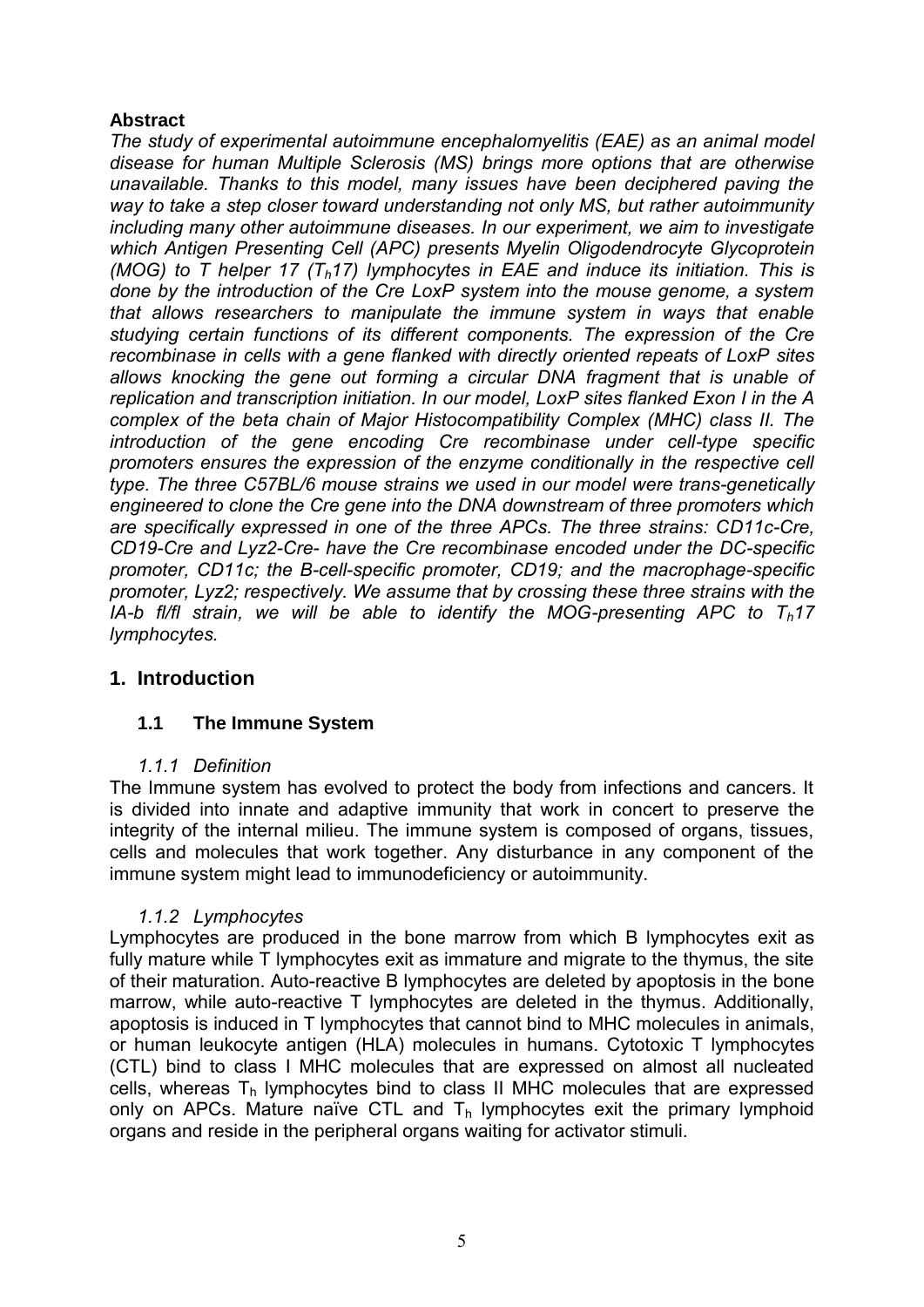#### *1.1.3 Lymphocyte Activation*

<span id="page-5-0"></span>The rapid somatic mutation of B lymphocytes increases the possibility of the generation of auto-reactive clones posing a major threat on health. However, B cell and CTL cell activation is controlled by  $T<sub>h</sub>$  lymphocytes that need at least 3 signals to be activated, a mechanism that normally ensures the prevention of autoimmunity. The first signal needed for  $T_h$  cell activation is comprised by binding of their T cell receptors (TCRs) to antigen-MHC class II complexes. This signal might only be provided by the three MHC II-expressing cells that are: DCs<sup>[39](#page-28-0)</sup>, the professional antigen presenting cells, macrophages<sup>[14](#page-26-0)</sup> the professional phagocytes, and B cells. This binding, accompanied by the Cluster of Differentiation 4 (CD4) to the MHC IIantigen complex, induces a conformational change in the TCR or the MHC, or even both, resulting in a congregation of the complexes into microclusters that allow the CD3 and TCR molecules to come in close proximity, forming TCR-CD3 complexes. The complexes then allow further activation of the T cell<sup>[13](#page-26-1)</sup> and mediate signalling pathways that direct the T<sub>h</sub> differentiation pathway<sup>[30](#page-27-0)</sup>. The second signal is the linkage of trans-membrane co-stimulatory receptors to their cellular ligands expressed by the same APC. This binding can result in the promotion or inhibition of T cell survival and expansion. The absence of the second signal induces cellular anergy in  $T<sub>h</sub>$ lymphocytes, which is a state of dormancy. The binding of CD28 to its ligands represents the major second signal. It binds to CD80 (B7.1) or CD86 (B7.2) expressed also on the same APC inducing the expression of the T-cell growth factor interleukin-2 (IL-2) and its high affinity receptor on T lymphocytes that act in a positive feedback loop resulting in proliferation and differentiation. The third signal is the secretion of cytokines such as IL-6, IL-12 and TGF-β by the APC and CD40- CD40L interactions. The innate immune system cues manifested by such cytokines induce several intracellular biochemical events leading to the full maturation and differentiation of naïve CD4+ T lymphocytes into effector  $T_h$ 1,  $T_h$ 2 or  $T_h$ 17 lymphocytes.  $T<sub>h</sub>17$  lymphocytes are responsible for the secretion of the six members of the IL-17 family that are: IL-17A, IL-17B, IL-17C, IL-17D, IL-17F and IL-17E (IL-25) that seem to have many roles in inflammation<sup>[4,](#page-25-0) [5,](#page-25-1) [15,](#page-26-2) [25,](#page-26-3) [43](#page-29-0)</sup>.

When a pathogen enters the body, Toll-like receptors (TLRs), expressed on many cell types, bind to their pathogen associated molecular patterns (PAMPs) and induce the secretion of various cytokines. They also lead to engulfment of the TLR-bound antigen by phagocytes. Pathogenic antigens are then presented on MHC class II molecules on the surface of APCs to  $T<sub>h</sub>$  lymphocytes constituting the first signal needed for their activation. Secreted cytokines and membrane bound co-stimulatory molecules constitutes the second and third signals and induce differentiation of naïve precursor  $T<sub>h</sub>$  lymphocytes into differentiated  $T<sub>h</sub>$  lymphocytes.

## *1.1.4 Molecular Mimicry and Autoimmune Diseases*

<span id="page-5-1"></span>Despite this control on lymphocytes, autoimmune diseases continue to be diagnosed in a relatively large number of humans some leading to death and others causing chronic illnesses. The reasons behind the initiation and development of autoimmune diseases are not known. However, despite that the role of viral infections has never been conclusively proven, it is speculated that certain infections might be linked to autoimmune diseases<sup>[1,](#page-25-2) [7,](#page-25-3) [38](#page-28-1)</sup>. This is supported by the exacerbation of EAE in mice lacking TLR4 or TLR9; the increased susceptibility of EAE in TLR6-deficient mice<sup>[28](#page-27-1)</sup>, the resistant state of MyD88<sup>-/-</sup> mice to  $EAE^{28}$  $EAE^{28}$  $EAE^{28}$ , and the ability to induce type-1 diabetes by using a virus<sup>[7](#page-25-3)</sup>. In such cases, the pathogen would carry a gene encoding a protein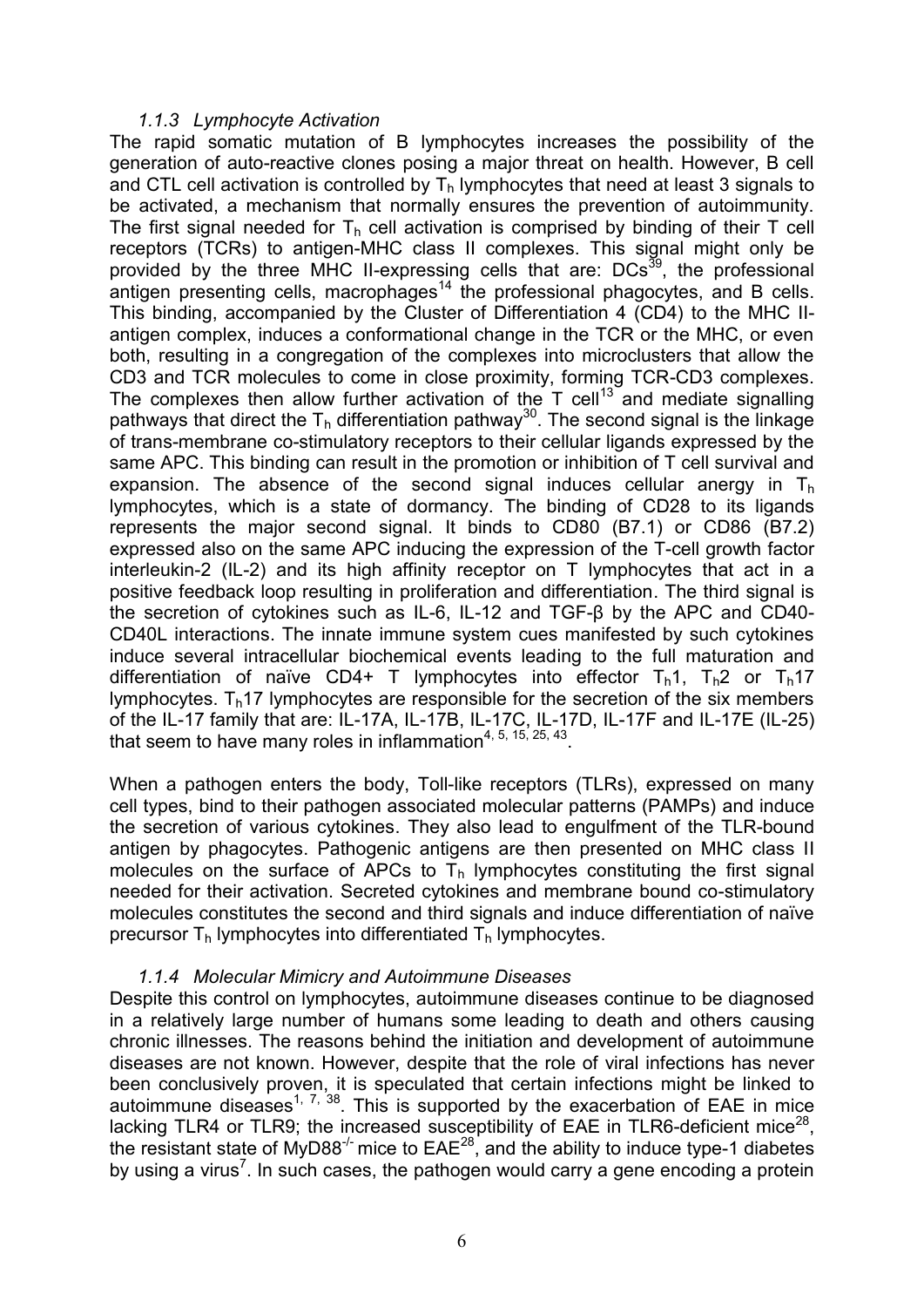that is sequentially close and structurally similar to a self protein. This mimicry might disrupt the immune system's ability to discriminate between a foreign pathogen and a self component<sup>[38](#page-28-1)</sup>. When this loss of tolerance occurs, the immune system reacts by mounting an immune response against both, the pathogen associated antigen and its structurally mimicked self-antigen destroying all tissues, organs, or any site where those antigens exist leading to diseases such as CNS autoimmune demyelinating disease<sup>[6](#page-25-4)</sup>.

## <span id="page-6-0"></span>**1.2 Molecular events of MS and EAE**

<span id="page-6-1"></span>*1.2.1 Multiple Sclerosis and Experimental Autoimmune Encephalomyelitis*  Human MS is an autoimmune disease affecting young adults with prevalence in women, being twice as high as for men. Neither the reason leading to the development of the disease is known and characterized, nor are treatments or vaccines identified. Therefore, researchers are not sparing any effort to reveal the causes leading to the development of MS and find a way to prevent or even cure it as well as other autoimmune diseases.

Genome wide studies have implicated cell mediated immune mechanisms in MS, revealed the presence of several disease-promoting HLA-DR risk alleles, and also the association of a protective HLA-A class I allele with MS has been confirmed and identified<sup>[36](#page-27-2)</sup>. MS develops when the immune system reacts toward certain proteins in the central nervous system (CNS). These candidate auto-antigens include myelin basic protein (MBP), proteolipid protein (PLP) and myelin oligodendrocyte glycoprotein (MOG). MOG is a major component of the myelin sheath that encapsulates the axons of certain nerve cells. The immune response against myelin leads to the destruction of the myelin sheath impairing the normal conduction of electrical impulses through the axons. Axons with damaged myelin sheaths lose their optimal working ability leading to paralysis, sensory disturbances, in-coordination and visual impairment<sup>[38](#page-28-1)</sup>. Multiple sclerosis progresses in an exacerbating relapsingremitting mode of events where the relapses are often triggered by infections with common viruses such as influenza and EBV, which encode proteins mimicking myelin components<sup>[38](#page-28-1)</sup>.

In the CNS of MS patients, pro-inflammatory cytokines such as TNF-α are released at the site of inflammation and lead to the expression of adhesion molecules on endothelial cells so that activated lymphocytes can bind to them and penetrate the blood barrier into the CNS by diapedesis<sup>[38](#page-28-1)</sup>. TNF- $\alpha$  secreted by activated T lymphocytes<sup>[38](#page-28-1)</sup> and macrophages<sup>[12](#page-25-5)</sup> induces the expression of the inducible nitric oxide synthase (iNOS) in macrophages and the subsequent release of the free radical nitric oxide (NO). These events lead to the recruitment of lymphocytes and myeloid cells into the CNS and result in the demyelination process that occurs in MS pathophysiology.

## *1.2.2 Interleukin-12*

<span id="page-6-2"></span>In an earlier study, EAE was prevented by antibodies against the cytokine IL-12<sup>[27](#page-27-3)</sup>. This notion of IL-12 as the central factor of neuro-inflammation is a misinterpretation that was refuted upon the identification of the two proteins, p35 and p40, that join together to form IL-12; and the identification of a novel p19 protein that engages the IL-12p40 to form the cytokine IL-23 $^{31}$  $^{31}$  $^{31}$ . Hence, IL-23 rather than IL-12 was then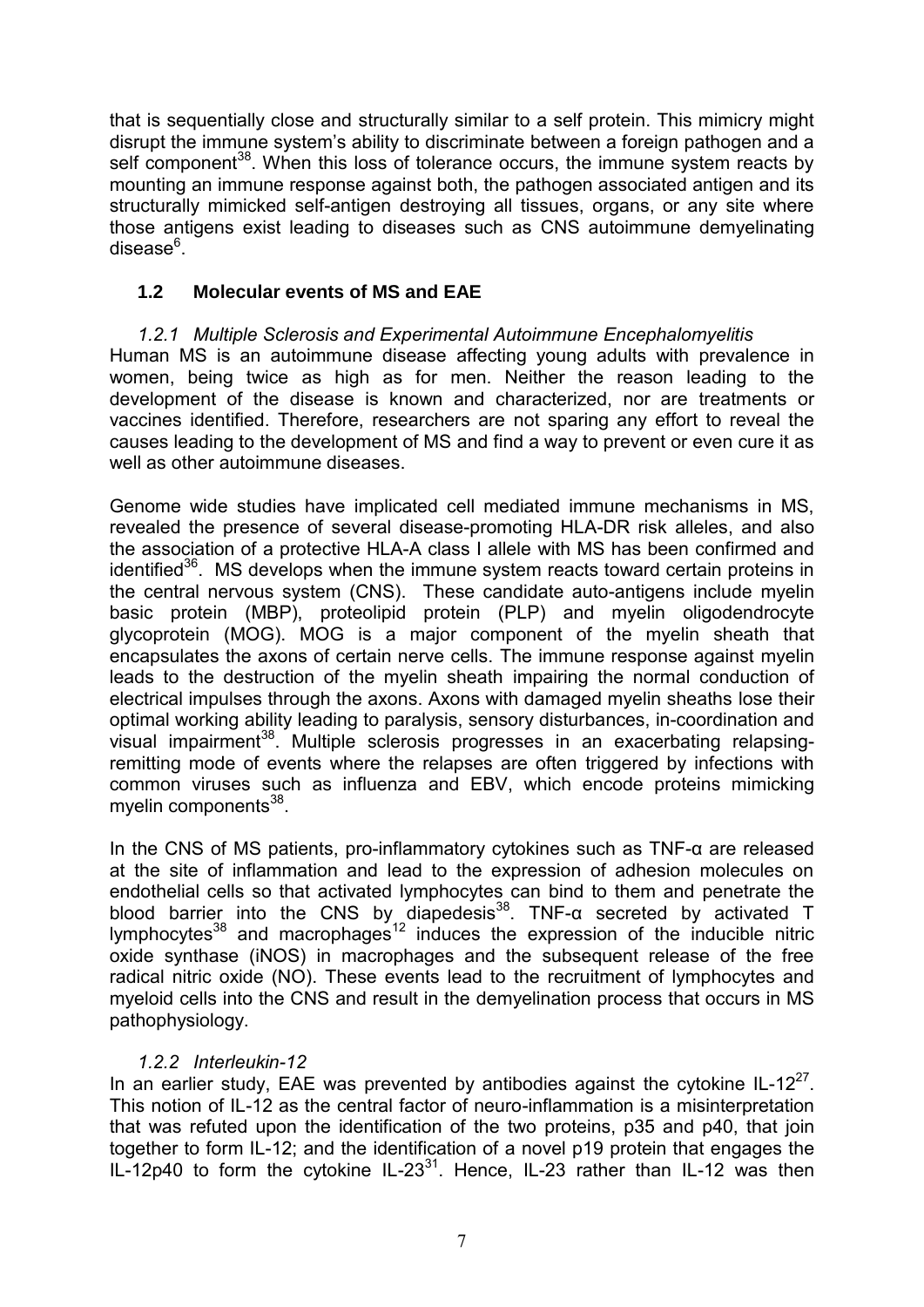characterized as the cytokine critical for autoimmune inflammation of the brain<sup>[12](#page-25-5)</sup>. This was shown when p19<sup>-/-</sup>, p35<sup>-/-</sup> and p40<sup>-/-</sup> mice were generated and tested for their susceptibility for  $EAE^{12}$  $EAE^{12}$  $EAE^{12}$ . Only p35<sup>-/-</sup> mice, that specifically lacked IL-12, were highly susceptible to EAE whereas the other two were resistant to it<sup>[12](#page-25-5)</sup>.

## *1.2.3 Interleukin-23*

<span id="page-7-0"></span>IL-23 is one of the essential factors required for the expansion of a pathogenic CD4+ T cell population characterized by the production of IL-17<sup>[26](#page-26-4)</sup>. The T<sub>h</sub>17 subset is implemented in the establishment of organ-specific autoimmune diseases such as collagen-induced arthritis and autoimmune inflammation associated with the CNS such as EAE<sup>[12,](#page-25-5) [26](#page-26-4)</sup>. However IL-23 is not required for the de novo differentiation of  $T<sub>h</sub>17$  from naïve CD4+ T lymphocytes<sup>[26](#page-26-4)</sup>, but rather important for their survival and expansion because neutralization of IL-23 by using anti-p40 antibodies does not suppress the generation of IL-17 producing T lymphocytes<sup>[42](#page-29-1)</sup>; which suggests the involvement of other cytokines in the process. Nevertheless, IL-23R is only present on memory T lymphocytes<sup>[2](#page-25-6)</sup>.

## *1.2.4 Interleukin-6*

<span id="page-7-1"></span>Studying which cytokines are crucial for  $T<sub>h</sub>17$  differentiation led to the identification of IL-6 as a key factor. IL-6 and IL-23p40 are closely related members of the subfamily of helical cytokines that encompasses a set of factors with shared signal-transducing receptors and thus overlapping biological functions<sup>[31](#page-27-4)</sup>. To test this, the addition of anti-IL-6 neutralizing antibodies abolished the differentiation of naïve CD4+ T lymphocytes into  $T_h$ 17 lymphocytes<sup>[42](#page-29-1)</sup>. IL-6 is produced by activated DCs stimulated by the ligation of different TLRs to their respective ligands. However, the addition of DC-derived IL-6 to naïve CD4+ T lymphocytes causes differentiation of IFN-y-producing T<sub>h</sub>1 lymphocytes<sup>[42](#page-29-1)</sup> that control infections with intracellular pathogens including viruses and bacteria<sup>[7](#page-25-3)</sup>. Thus, IL-6 alone is not sufficient for the de novo differentiation of  $T_h$ 17. The presence of naïve CD4+ T lymphocytes, Treg lymphocytes, and LPS-activated DCs induced the differentiation of  $T<sub>h</sub>17$  lymphocytes. Furthermore, neutralizing the transforming growth factor (TGF-β1) by adding neutralizing antibodies to the medium suppresses the process and skews it back towards the differentiation of T<sub>h</sub>1 lymphocytes<sup>[42](#page-29-1)</sup>. This indicates that TGF-β1 together with IL-6 induce the de novo differentiation of  $T<sub>h</sub>17$  lymphocytes.

## 1.2.5 *TGF-β1*

<span id="page-7-2"></span>The role of TGF- $\beta$ 1 is more of a paradox<sup>[19](#page-26-5)</sup>. It was initially identified as a proinflammatory cytokine with an important role in chemotaxis; then it was considered as a potent immune suppressor. Interestingly,  $T_h$ 1 lymphocytes express Smad7, the negative regulator of TGF- $\beta$ , but neither T<sub>h</sub>2 nor T<sub>h</sub>17 express it<sup>[42](#page-29-1)</sup>. This might explain the ability of TGF-β to affect  $T_h$ 17 and to induce its differentiation<sup>[42](#page-29-1)</sup>.

## *1.2.6 ROR-ɣt*

<span id="page-7-3"></span>In comparison with wild type mice, intestinal CD4+ T lymphocytes from IL-6 deficient mice, did not express the orphan nuclear receptor ROR-ɣt, IL-17F and the IL-[23](#page-26-6)-specific chain of the IL-23 $R^{23}$ . Additionally, IL-17+ lymphocytes were reduced by about 10-fold in IL-6 deficient mice, an observation similar to that seen with ROR-yt-deficient mice<sup>[23](#page-26-6)</sup>. This similarity in the observations suggested the involvement of ROR-ɣt as a downstream regulator that is affected by IL-6 and that directs the differentiation program of pro-inflammatory IL-17+  $T_h$  lymphocytes<sup>[23](#page-26-6)</sup>.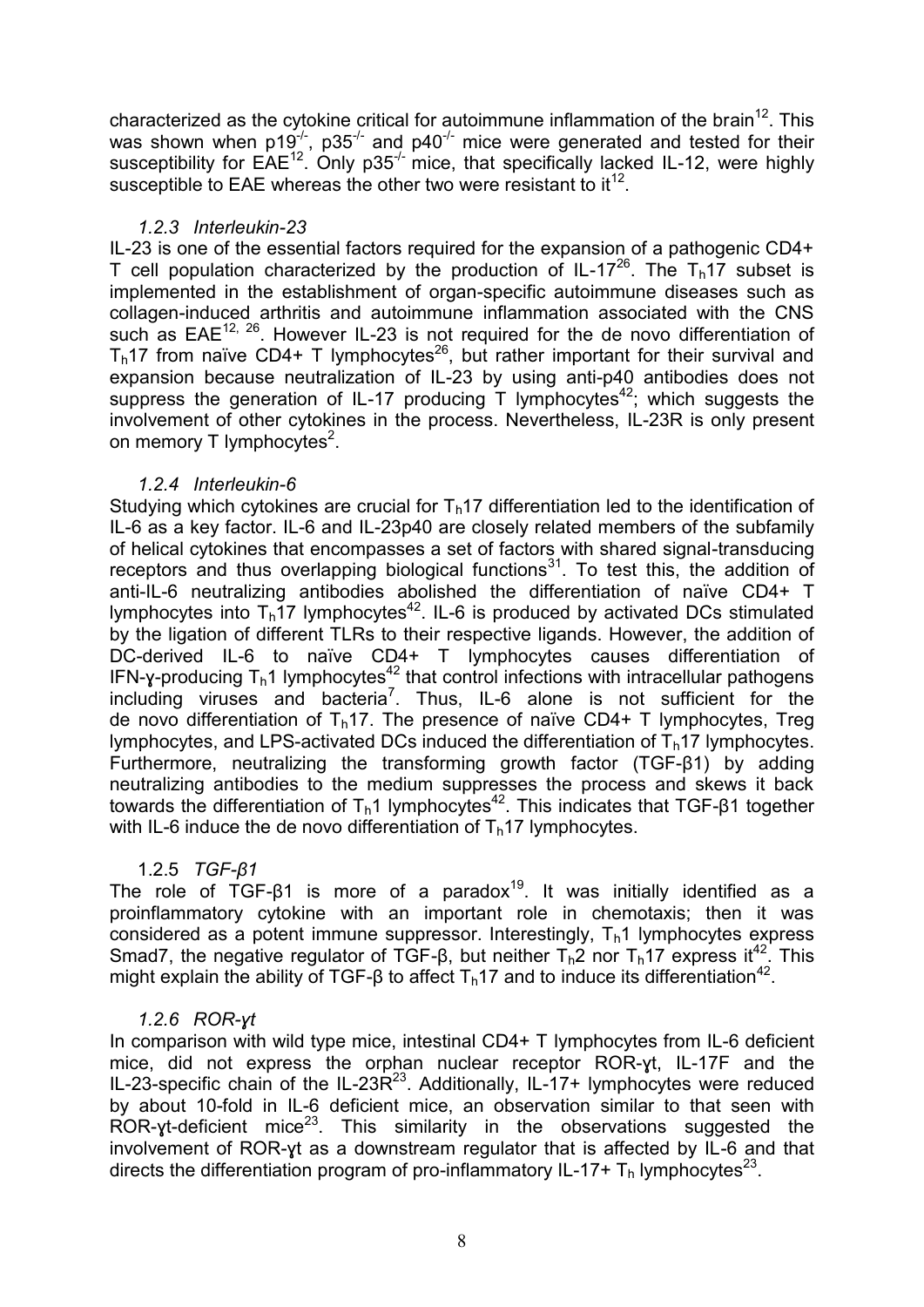## *1.2.7 GM-CSF*

<span id="page-8-0"></span>As mentioned earlier, IL-23 plays an important role in the effector phase of EAE by maintaining and supporting the expansion of pro-inflammatory  $T<sub>h</sub>17$  lymphocytes. To analyse the role of IL-23, IL-12Rβ1-deficient mice, unresponsive to IL-12 only, and IL-12Rβ2-deficient mice, unresponsive to IL-12 and IL-23, were compared with wild type mice for their pro-inflammatory cytokine secretion after immunization with MOG<sup>[9](#page-25-7)</sup>. The levels of GM-CSF differed greatly; it was higher in IL-12-unresponsive mice compared to wt mice, while it was almost zero in the combined IL-12-unresponsive IL-23-unresponsive mice<sup>[9](#page-25-7)</sup>. The expression of GM-CSF, that is upregulated by IL-1β, is driven by ROR-ɣt and mice lacking ROR-ɣt fail to secrete GM-CSF even under conditions that favour its secretion<sup>[9](#page-25-7)</sup>. The dependence of the increased GM-CSF secretion levels on ROR-yt and IL-23, and its inhibition by IL-27 and the  $T_h$ 1 cytokines, IFN-ɣ and IL-12, suggest an involvement of GM-CSF in CNS inflammation during EAE<sup>[9,](#page-25-7) [16](#page-26-7)</sup>.

GM-CSF-secreting  $T_h$  lymphocytes appear to be highly encephalitogenic and GM-CSF secretion seems to be crucial for the functioning of these lymphocytes and sufficient to render them pathogenic $9$ . The mechanism delineating the ability of GM-CSF to induce CNS neuro-inflammation was analyzed in mice that lacked the csf2rb, the receptor of GM-CSF<sup>[9](#page-25-7)</sup>. In the early phase of EAE, the invasion of leukocytes and myeloid cells into the CNS was similar in the wt and in the csf2-deficient mice; whereas their frequencies dropped down in the csf2-deficient mice and they did not accumulate during the effector phase of the disease, after which the clinical scores of EAE dropped down back to zero and inflammation deceased<sup>[9](#page-25-7)</sup>.

## <span id="page-8-1"></span>**1.3 Transgenic mouse strains**

## *1.3.1 MOG-Presentation*

<span id="page-8-2"></span>All the events that lead to the development of MS in humans and EAE in the animal models are initiated when MOG is presented by APCs to  $T<sub>h</sub>$  lymphocytes; where MHC class II plays a very important and fundamental role. This limitation of the entire process to MHC II-expressing cells makes it tempting to identify the specific APC that presents MOG to  $T<sub>h</sub>$  lymphocytes.

## *1.3.2 MHC II-Negative Mice*

<span id="page-8-3"></span>MHC class I molecules are constitutively expressed on almost all nucleated cells, whereas MHC class II is expressed on all APCs constitutively, or in an inducible fashion controlled by the class II trans-activator  $\text{(CITA)}^{37}$  $\text{(CITA)}^{37}$  $\text{(CITA)}^{37}$ . The generation of cells lacking MHC II molecules on their surface might be done by inactivating the beta chain of the A complex of MHC II (H2-IAb), a method that was used to successfully generate MHC class II-negative mice<sup>[10](#page-25-8)</sup>. This was achieved by cloning an expressible neomycin resistance gene into the second Exon of the A<sub>β</sub> chain of MHC II gene<sup>[10](#page-25-8)</sup>. The drastically mutated DNA was then electroporated into cells from which, neomycin resistant clones were injected into C57BL/6 (B6) blastocysts and the embryos implanted into foster mothers<sup>[10](#page-25-8)</sup>. Furthermore, iab<sup>neo</sup> heterozygous offspring were crossed to produce iab<sup>neo/neo</sup> homozygous genotypes<sup>[10](#page-25-8)</sup>.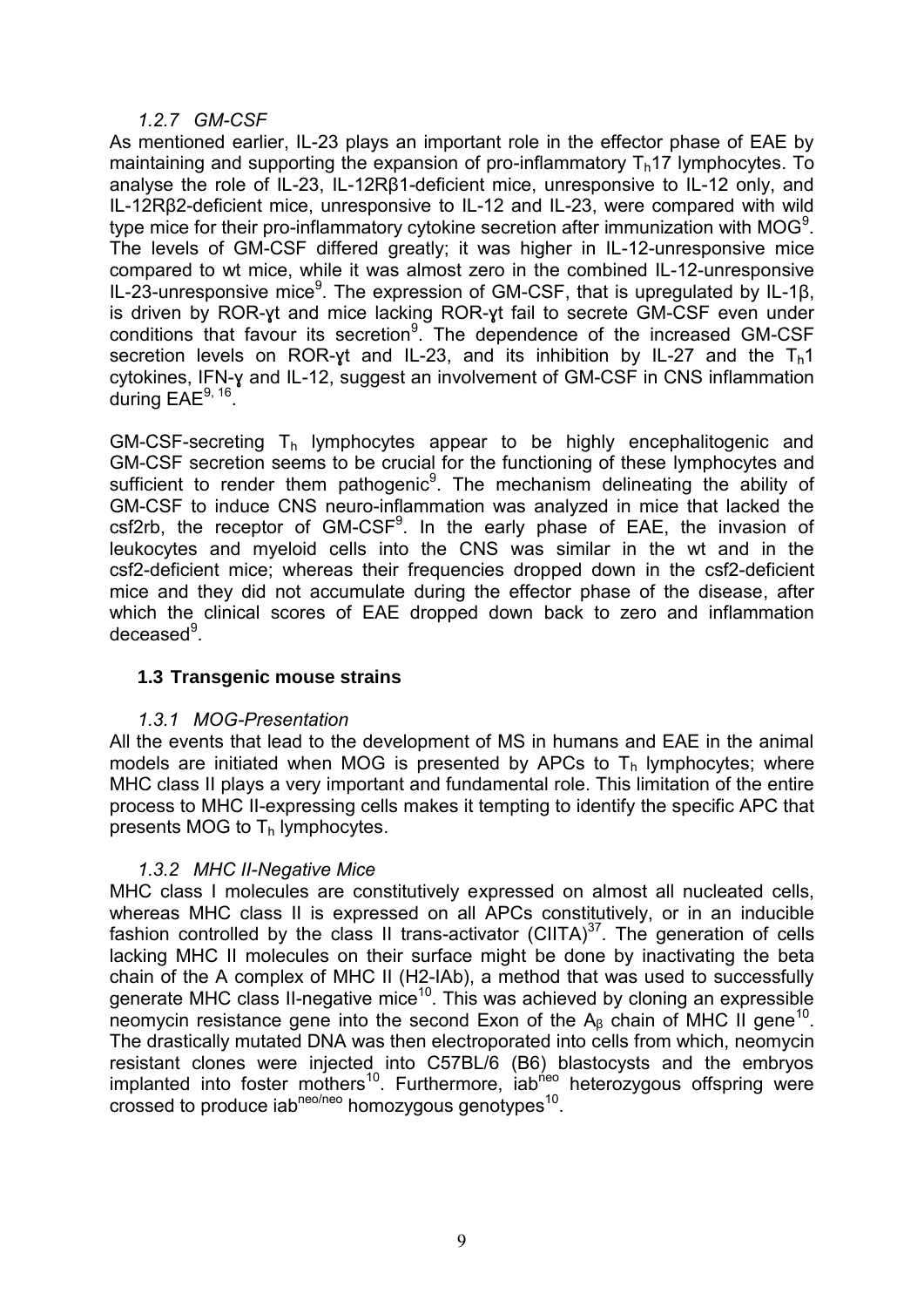#### *1.3.3 Cre-LoxP System*

<span id="page-9-0"></span>An elegant genetic engineering system, the Cre-*Lox*P, offers a way to induce conditional knockout of MHC II from specific cells. The system is based on two components that can be used to mediate DNA excision, inversion or even insertion<sup>35,</sup>  $40$ . The first component is the Cre recombinase, which is an enzyme that, when expressed, binds to specific DNA sites and efficiently mediates the recombination of the DNA portion in between them. Those DNA sites are the second component of the system. Each one is a 34-bp *Lox*P site that consists of two 13-bp inverted repeatsthe binding sites of Cre- and an 8-bp asymmetric region at which recombination occurs. The orientation of the *Lox*P sites dictates whether DNA would be excised or inverted. An opposite orientation induces DNA inversion while a direct orientation induces excision of the *Lox*P-flanked DNA fragment into a circular DNA loop that will eventually be lost due to its inability to replicate. To generate cells carrying Cre recombinase or floxed genes, embryonic stem cells (ES) are transfected by electroporation with a linearized DNA targeting construct after which the homologous recombinants are identified by Southern blot hybridization<sup>[18](#page-26-8)</sup>, injected in blastocysts and implanted in foster mothers<sup>[10](#page-25-8)</sup>.

#### *1.3.4 IA-b fl/fl*

<span id="page-9-1"></span>The two methods described above:- the inactivation of the IA-b chain to abrogate MHC II expression, and the Cre-*Lox*P system- were combined to generate a conditional null allele of the major histocompatibility complex IA-b chain<sup>[20](#page-26-9)</sup>. The strategy targeted the IA-b locus, located on chromosome 17 at 18.6 cM, and via homologous recombination, introduced a neomycin resistance gene along with *Lox*P sites cloned around Exon I of the IA-b chain. To test this, Cre recombinase was coupled to a HIV-derived TAT protein to create a cell-permeable TATCre<sup>[24](#page-26-10)</sup> that was used to mediate the DNA recombination in a phenomenon referred to as DNArecombination-after-transduction, or DRAT activity. These cells, harbouring the neomycin resistance gene with Exon I of the IA-b chain of MHC II flanked by *Lox*P sites, were used to generate IA-b fl/fl transgenic mice, just as described earlier.

With this IA-b fl/fl mouse strain in hand; it was obviously possible to generate new strains in which MHC II is knocked out specifically from one type of the three APC types, but not the other two. This might be done by crossing IA-b fl/fl mice with a cell type-specific Cre deletion strain, that is, a mouse strain carrying the gene coding for the Cre recombinase in their genome, under the control of a cell-type specific promoter. Accordingly, the next task was to identify specific promoters for each type of the APCs.

## *1.3.5 Dendritic Cells and CD11c-Cre*

<span id="page-9-2"></span>DCs have a pivotal role in activating immune responses upon their maturation<sup>[39](#page-28-0)</sup>. Therefore, they were targeted to induce antigen-specific immune responses by limiting vaccine antigen expression to DCs, in an attempt to improve the safety of vaccination in clinical applications<sup>[29](#page-27-6)</sup>. For this purpose, several transcription factor binding sites (TFBS) were analyzed in a bioinformatics analysis that revealed the presence of four genes that seemed to be DC-associated and thus to be good candidates for DC-transcriptional targeting<sup>[29](#page-27-6)</sup>. The expression levels of CD11c, a gene among the four DC-specific genes, was tested for its expression in non-DC and DC cell lines<sup>[29](#page-27-6)</sup>. No expression was detected in non-DC cell lines except for the macrophages that express it while differentiating towards a DC-like phenotype in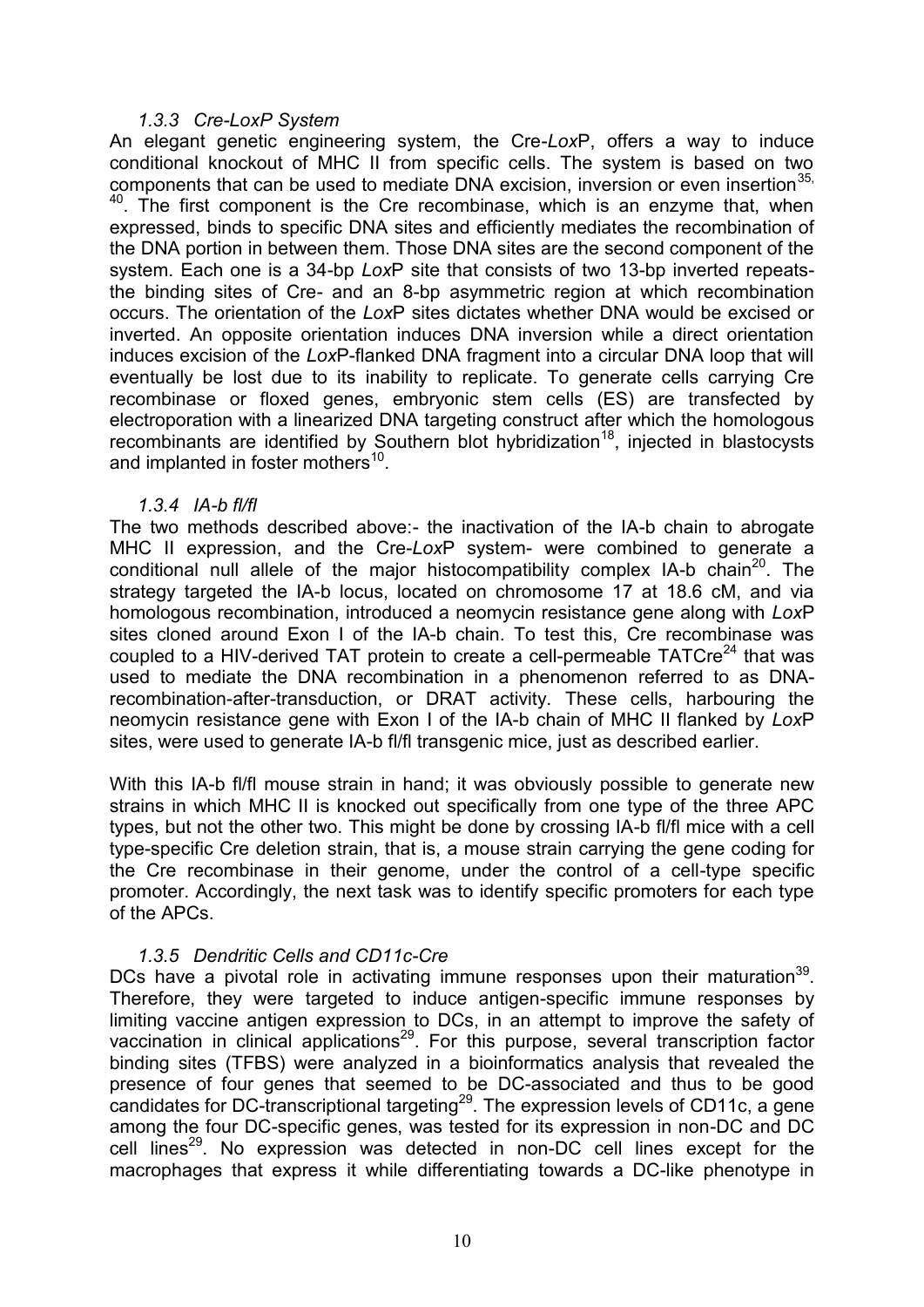response to GM-CSF and IL-4<sup>[29](#page-27-6)</sup>. Considering CD11c as a relatively specific DC marker, it was used to create a system for gene targeting in the DC lineage in a murine animal model. A DC-specific deletion transgenic mouse strain was generated using an artificial bacterial chromosome within which a Cre recombinase was cloned into the CD11c gene<sup>[3](#page-25-9)</sup>. This CD11c-Cre strain was crossed to a Rosa26-StopFloxenhanced yellow fluorescent protein (R26-EYFP) reporter mice, a cross that resulted in the expression of EYFP in >95% of splenic DCs, <10% in lymphocytes and <1% in myeloid cells $^3$  $^3$ .

## *1.3.6 B Cells and CD19-Cre*

<span id="page-10-0"></span>The B-cell specific marker is the CD19 molecule. CD19 is a cell-surface protein with two extracellular domains and a cytoplasmic tail that mediates signal transduction $44$ . Its expression was revealed to be present in pre-B and B cell lines but not in two myeloma and four T cell lines tested for CD19 mRNA expression levels<sup>[44](#page-29-2)</sup>. CD19 mRNA was also absent in the liver, brain, lung, kidney, muscles and thymus<sup>[44](#page-29-2)</sup>. For this reason, CD19 was considered as a suitable molecule within which a Cre recombinase sequence can be integrated and thus mediate B-cell specific recombination. Therefore, embryonic stem cells were generated, by homologous recombination, to include a Cre expression cassette within the second Exon of CD19<sup>[33](#page-27-7)</sup>. The efficiency and specificity of the system was tested by crossing CD19-Cre mice to mice having the DNA polymerase beta (*pol*β) flanked by *Lox*P sites<sup>[34](#page-27-8)</sup>. Polβ was deleted in 90-95% of splenic B lymphocytes whereas its germ-line configuration was maintained in T lymphocytes and non-lymphoid organs $^{34}$  $^{34}$  $^{34}$ .

## *1.3.7 Macrophages and Lyz2-Cre*

<span id="page-10-1"></span>Finally, it was shown that lysozyme M (LyzM) is weakly expressed in myeloblasts, not so much in immature macrophages but highly expressed in mature macrophages and thus is considered to be macrophage-specific in mice<sup>[11](#page-25-10)</sup>. Therefore, LyzM-Cre mice, that harbour Cre recombinase within their LyzM locus, were generated. The deletion efficiency achieved by using this strain appears to be 83-98% in mature macrophages, 100% in granulocytes and 16% in CD11c+ splenic DCs when tested by crossing LyzM-Cre<sup>[8](#page-25-11)</sup> with mice having their *pol*β flanked by LoxP sites<sup>[18](#page-26-8)</sup>. The efficiency of deletion was also tested by crossing LyzM-Cre mice with  $RFX5^{10x}$  mice; this cross resulted in knocking out RFX5 in 83.2% of macrophages and their subsequent loss of MHC II expression, in 22.5% of peritoneal cells and in 2.5% of splenocytes<sup>[8](#page-25-11)</sup>.

## <span id="page-10-2"></span>**1.4 Aim of the Experiments**

All these studies have made it possible to investigate which APC mediates the presentation of MOG to  $T<sub>b</sub>17$  lymphocytes thus inducing EAE in animal models. Despite all of the uncertainties and the dissimilarities between animal models of human diseases $32$  our observations and attempts to identify the primary APC in EAE might be correlated to human MS. These three strains: CD11c-Cre, CD19-Cre and LyzM-Cre were successively crossed with MHC II IAb-fl/fl strain to obtain, after several generations, offspring with the following genotypes: CD11c-Cre; IAb-fl/fl, CD19-Cre; IAb-fl/fl and LyzM-Cre; IAb-fl/fl, respectively. The aim of the project is then to immunize the three strains mentioned above by injecting them with 200-250 µg of MOG emulsified in CFA mixed with heat-killed Mycobacteria per mouse. The clinical symptoms of the disease will be scored as mentioned in earlier<sup>[22](#page-26-11)</sup>. The deletion of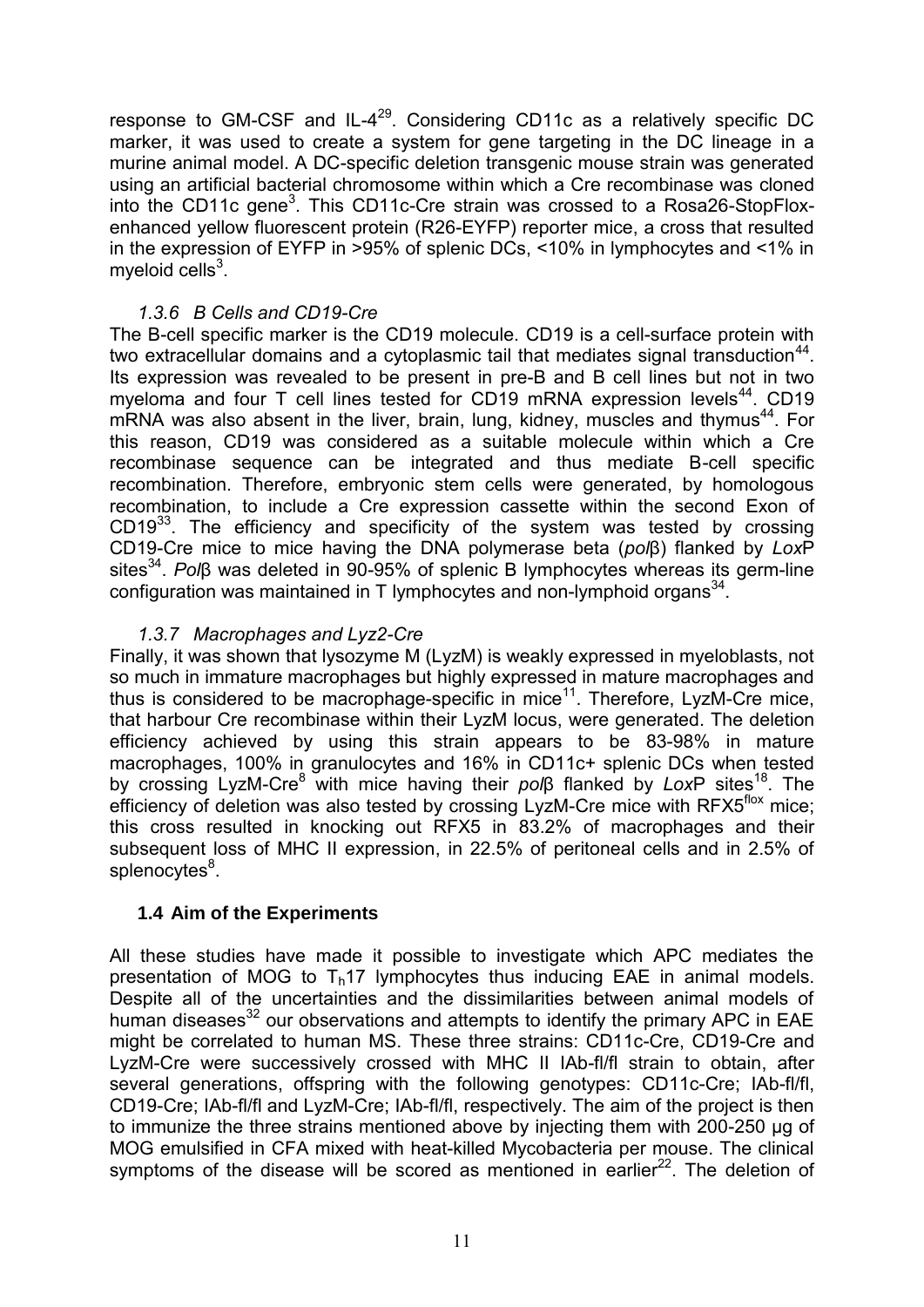MHC II molecules in one type of the three APC types might render its specific strain resistant to EAE. If this is seen after MOG immunization, then it would be concluded that the respective APC is the responsible cell that presents the MOG antigen to  $T_h$ 17 lymphocytes, priming them and leading to the development of EAE.

If the results of the study on the animal model disease EAE are representative of the human disease MS, it might give a deeper insight on MS and takes us one step ahead closer to understanding MS and maybe other autoimmune diseases. This understanding of autoimmunity might help developing new treatments for such disease or even ways to completely prevent it.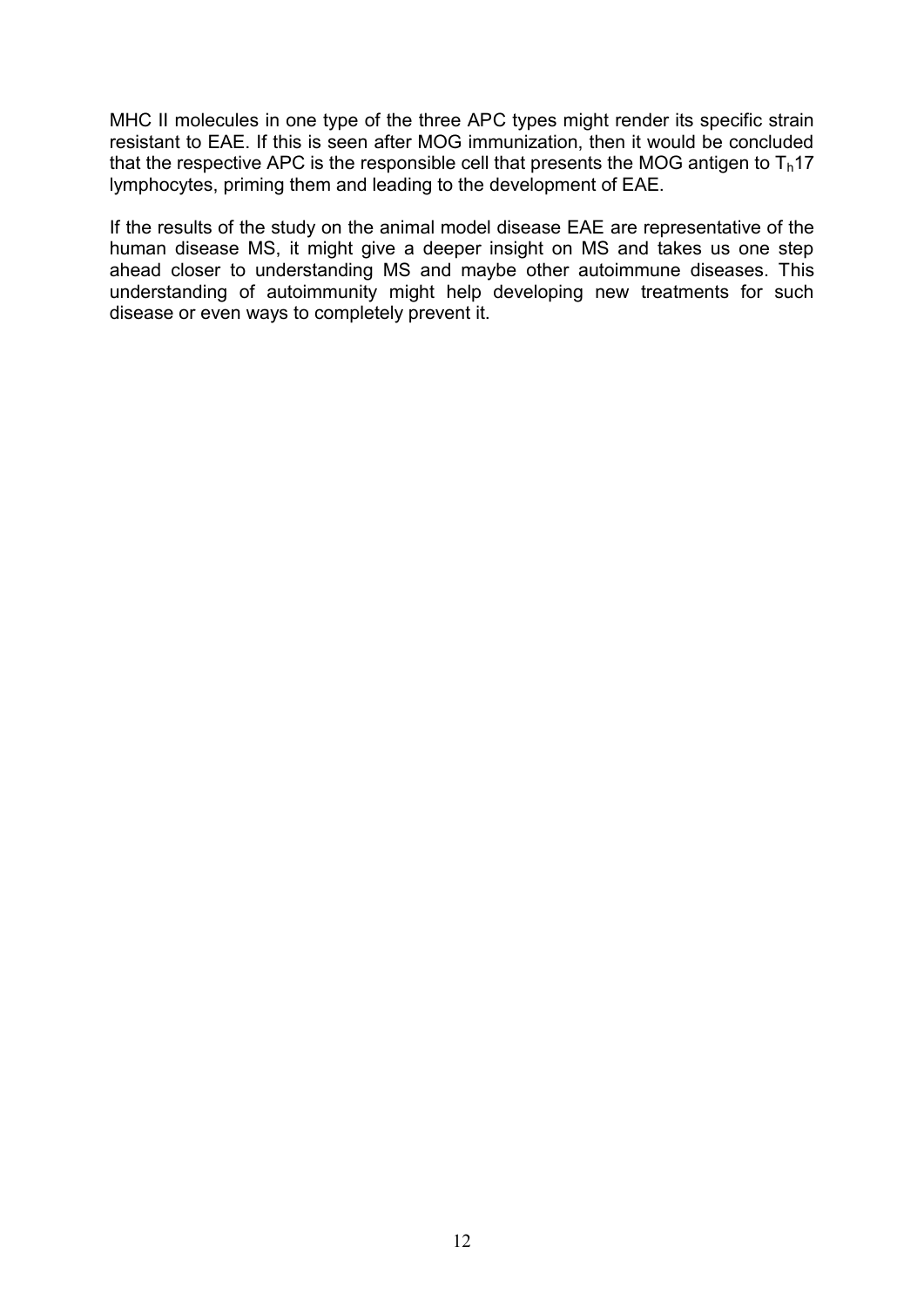## <span id="page-12-0"></span>**2. Abbreviations**

| APC:           | <b>Antigen Presenting Cell</b>                      |
|----------------|-----------------------------------------------------|
| <b>BSA:</b>    | <b>Bovine Serum Albumin</b>                         |
| CD:            | <b>Cluster of Differentiation</b>                   |
| CFA:           | Complete Freund's Adjuvant                          |
| CNS:           | <b>Central Nervous System</b>                       |
| csf2rb:        | Colony Stimulating Factor 2 Receptor beta           |
| CTL:           | Cytotoxic T Lymphocyte                              |
| DMEM:          | Dulbecco's Modified Eagle Medium                    |
| DRAT:          | <b>DNA-Recombination After Transduction</b>         |
| EAE:           | <b>Experimental Autoimmune Encephalomyelitis</b>    |
| EBV:           | <b>Epstein-Barr Virus</b>                           |
| EDTA:          | Ethylene Di-amine Tetra-Acetic acid                 |
| FBS:           | <b>Fetal Bovine Serum</b>                           |
| GM-CSF:        | Granulocyte-Macrophage Colony Stimulating Factor    |
| HLA:           | Human Leukocyte Antigen                             |
| IFN:           | Interferon                                          |
| IL:            | Interleukin                                         |
| <b>iNOS:</b>   | inducible Nitric Oxide Synthase                     |
| LyzM:          | Lysozyme M                                          |
| MBP:           | Myelin Basic Protein                                |
| MHC II:        | <b>Major Histocompatibility Complex Class II</b>    |
| MOG:           | Myelin Oligodendrocyte Glycoprotein                 |
| MS:            | <b>Multiple Sclerosis</b>                           |
| NO:            | <b>Nitric Oxide</b>                                 |
| PAMP:          | Pathogen Associated Molecular Pattern               |
| PBS:           | <b>Phosphate Buffered Saline</b>                    |
| PCR:           | <b>Polymerase Chain Reaction</b>                    |
| PLP:           | Proteo-Lipid Protein                                |
|                | R26-EYFP: Rosa26-Enhanced Yellow Florescent Protein |
| RT-PCR:        | Real-Time Polymerase Chain Reaction                 |
| SVA:           | Statens Veterinärmediciniska Ansualt                |
| TCR:           | <b>T-Cell Receptor</b>                              |
| TFBS:          | <b>Transcription Factor Binding Site</b>            |
| TGF:           | <b>Transforming Growth Factor</b>                   |
| $T_h$ :        | T Helper Lymphocyte                                 |
| TLR:           | <b>Toll-Like Receptor</b>                           |
| $TNF-\alpha$ : | <b>Tumor Necrosis Factor-Alpha</b>                  |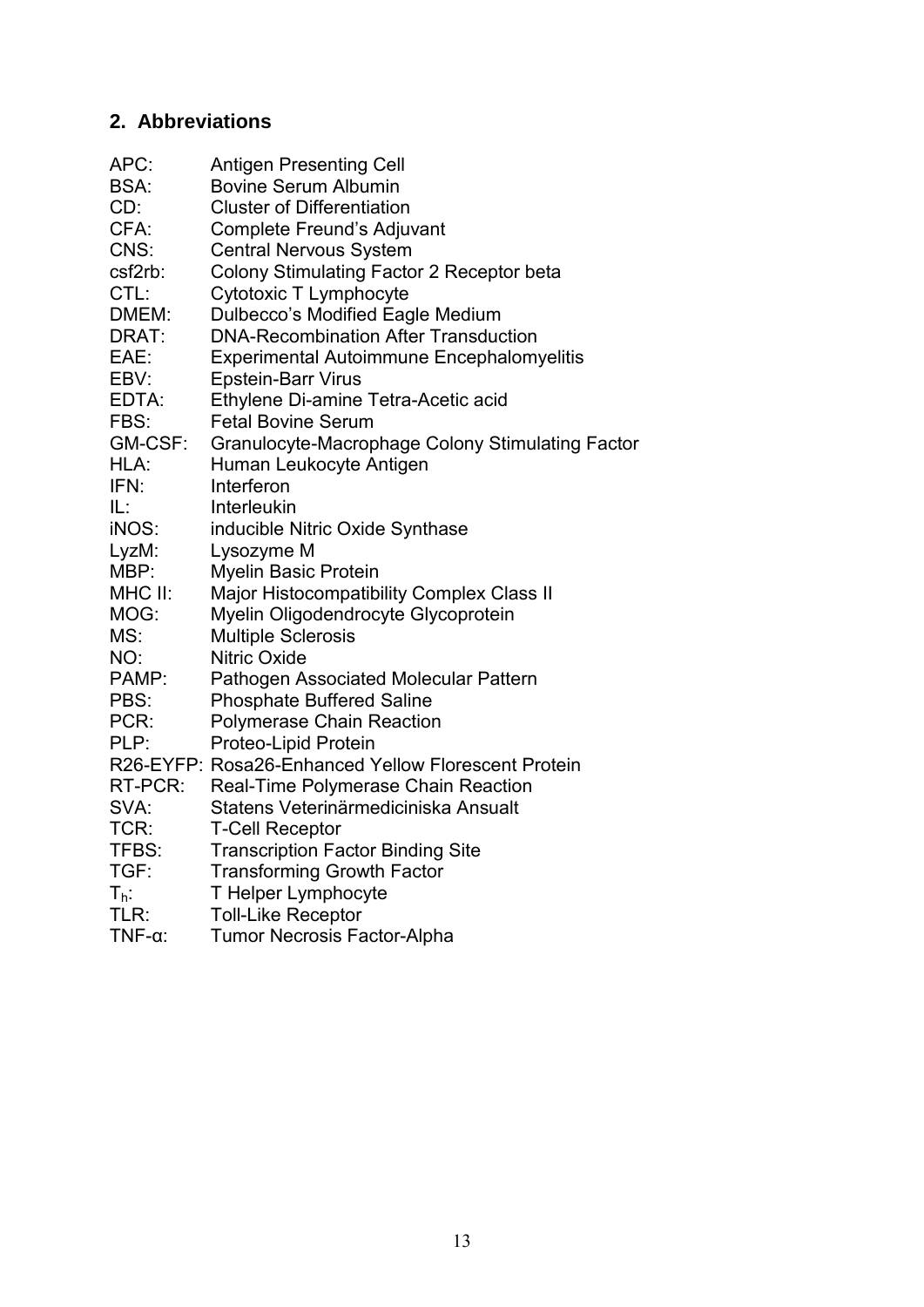## <span id="page-13-0"></span>**3. Results**

## <span id="page-13-1"></span>*3.1 Breeding and genotyping*

## *3.1.1 Breeding of Cre-Expressing Mouse Strains*

<span id="page-13-2"></span>Male mice heterozygous for CD11c-Cre (CD11c Cre/wt) were bred with female mice homozygous for the *Lox*P flanked IA-b (IA-b fl/fl). This Breeding patterns occurs in a Mendelian fashion and results in generation one (Gen 1) offspring heterozygous for the *Lox*P-flanked IA-b (IA-b fl/wt) and around 50% having CD11c-Cre (CD11c-Cre/wt or CD11c-wt/wt). Note that IA-b fl/wt has one wt allele and one transgenic allele, flanked with two *Lox*P sites. Consecutive breeding between the offspring and an IA-b fl/fl mother (backcross) were done to achieve a final generation in which the offspring are heterozygous for Cre and homozygous for IA-b fl/fl (CD11c-Cre/wt; IA-b fl/fl) (Figure 1).



<span id="page-13-3"></span>**Figure 1:** *The breeding scheme to achieve CD11c-Cre/wt; IAb- fl/fl genotype A. Male CD11c-Cre/wt; IA-b wt/wt mice crossed with female CD11c-wt/wt; IA-b fl/fl mice. B. Male mice from generation 1 with genotypes CD11c-Cre/wt; IA-b fl/wt are crossed with female CD11c-wt/wt; IA-b fl/fl mice. C. Male mice from generation 2 with genotypes CD11c-Cre/wt; IA-b fl/fl are crossed with female CD11c-wt/wt; IA-b fl/fl mice. Around 50% of generation offspring will have the correct genotype- CD11c-Cre/wt; IA-b fl/fl.* 

Male mice from the CD19-Cre and the Lyz2-Cre mouse strains were also crossed with female IA-b fl/fl in a similar breeding pattern to that of the CD11c-Cre strain to achieve CD19-Cre/wt; IA-b fl/fl and Lyz2-Cre/wt; IA-b fl/fl genotypes, respectively (Supplementary Figures 1 and 2). However, due to experimental issues, the correct generations of CD19 and Lyz2 strains were achieved at the fourth generation instead of the third.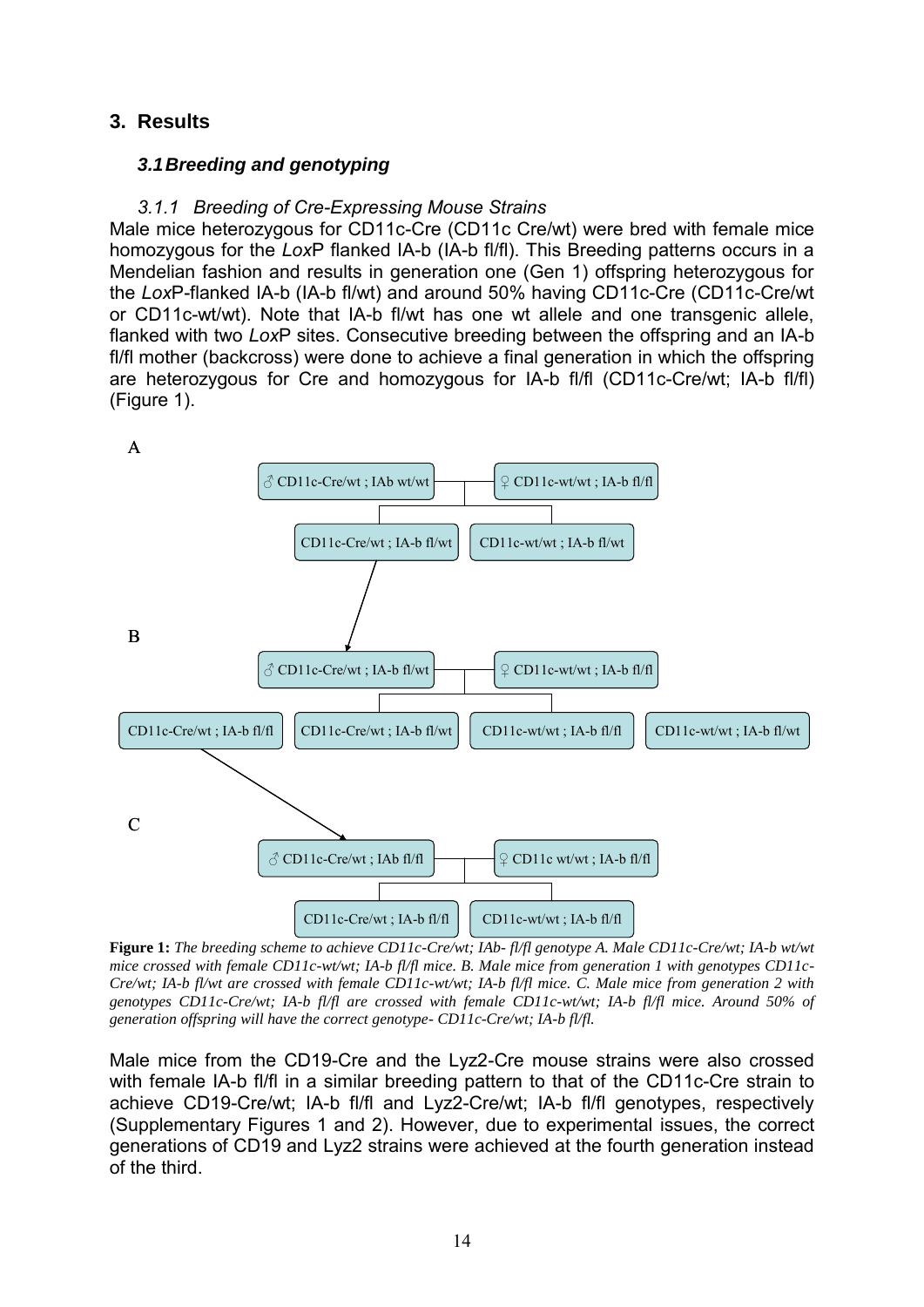#### 3.1.2 *Genotyping of Cre Transgene*

<span id="page-14-0"></span>DNA from mouse ear tags and tail tips was extracted and used for genotyping of mice by PCR to identify what genes each mouse has. CD19-cre and Lyz2-cre strains were analyzed for carrying the CD19-Cre and Lyz2-Cre transgenes by melt-curve analysis (Supplementary Figures 3 and 4). This method allows for identification of the carriers of the Cre transgene by comparison with homozygous, heterozygous and wt mice. CD11c-Cre mice were tested for the presence of Cre by a RT-PCR method in which the DNA starting quantity (SQ) of CD11c-Cre was divided on the DNA SQ of ApoE, a house keeping gene, to obtain a ratio that is clearly correlated to the presence or absence of the transgene (Figure 2). All protocols were developed by the vendor of the mice: (Jackson Laboratories, USA).

<span id="page-14-3"></span>

## 3.1.3 *Genotyping of IA-b fl/fl*

<span id="page-14-1"></span>Starting from the Cre-expressing strains that have the wt IA-b (IA-b wt/wt) and lack transgenic IA-b (IA-b fl/fl), the offspring of each of the consecutive generations were genotyped by the melt-curve method that allows direct identification of IA-b fl/fl carriers when compared to homozygous IA-b fl/fl, heterozygous IA-b fl/wt and wt mice (Data not shown).

#### 3.1.4 *Germ-Line Deletion*

<span id="page-14-2"></span>Meiosis is the process of cell division that occurs during gametogenesis and results in the production of four gametes. During gametogenesis, identical homologous chromosomes aline in front of each other forming tetrads. The chromatids of the tetrads cross over each other during prophase 1 forming chiasma, the site at which homologous recombination occurs and results in the production of four gametes carrying different sets of genetic material. The frequency of the occurrence of chiasmata is so high in female gametogenesis (oogenesis) compared to male gametogenesis (spermatogenesis), where chiasmata formation is relatively low, or even absent. This spontaneous homologous recombination during oogenesis imposes choosing male mice to be the parent carrying the Cre gene so that Cre expression, induced by its gene translocation, would be avoided and accordingly, germ-line deletion of IA-b fl/fl would also be avoided.

Therefore, during breeding of the mice, and more importantly, after achieving the Cre-expressing generations that are assumed to be 100% IA-b fl/fl, testing germ-line deletion was required so that mice with deletion of IA-b in all their cells are neither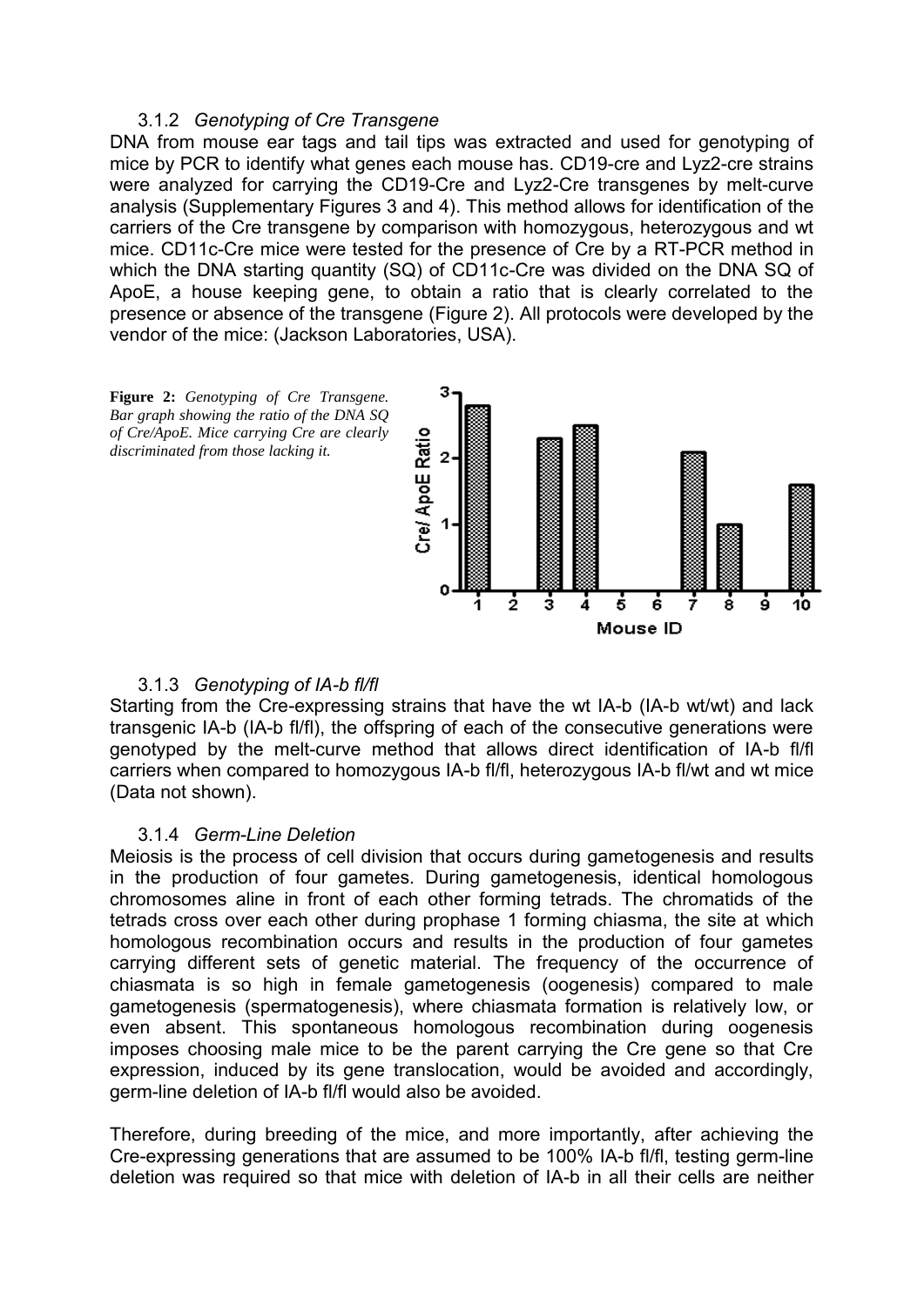chosen to be parents and used for breeding of the next generation, nor to be immunized with MOG and induce EAE. This is done by RT-PCR where the value of the DNA SQ of Exon I of IA-b is divided by the value of the DNA SQ of ApoE to obtain a ratio that is clearly correlated to germ-line deletion in the mouse samples when compared to the ratios of wt mice, heterozygous IA-b fl/fl, homozygous IA-b fl/fl and wt mice (Figure 3). However, no incident of germ-line deletion was detected. Thus no germ-line deletion of IA-b was observed.

<span id="page-15-0"></span>

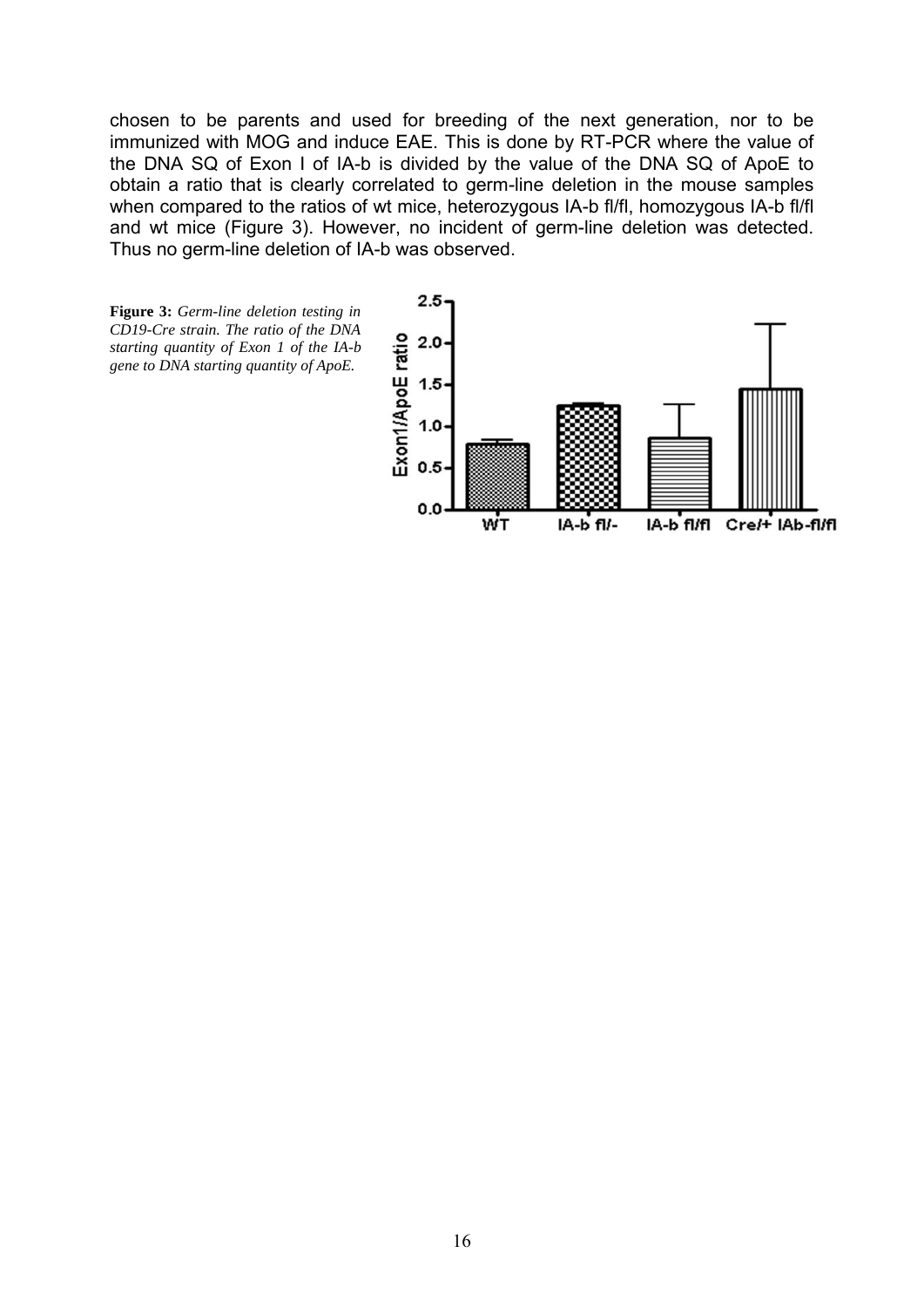## <span id="page-16-0"></span>*3.2 Flow Cytometry*

<span id="page-16-1"></span>*3.2.1 MHC II Expression on Dendritic Cells in the CD11c-Cre Strain*  Identification of CD11c-Cre mice within the CD11c-Cre/wt; IA-b fl/fl generation is done by genotyping as described. These Cre-expressing mice are supposed to express the Cre recombinase conditionally in CD11c+ cells, which are DCs, and not anywhere else. After testing for germ-line deletion by RT-PCR, mice are euthanized and their spleens were ablated to run flow cytometry and analyze the expression pattern of MHC II molecules on DCs. The experiment was done using rat-anti-mouse antibodies that are anti-CD11b, anti-CD11c and anti-MHC II antibodies. This combination of antibodies allows for making a gate around a population of DCs characterized by their high expression levels of CD11c  $(CD11c^{hi})$  and their expression of CD11b (CD11b<sup>+</sup>). DCs were analyzed for their MHC II expression were the deletion frequency was almost 90% (Table 1 and Figure 4).

| Table 1: Deletion efficiency percentage of MHC II on APCs on the three strains |                       |                    |                |                        |
|--------------------------------------------------------------------------------|-----------------------|--------------------|----------------|------------------------|
| <b>Strain</b>                                                                  | Genotype              | <b>Macrophages</b> | <b>B</b> cells | <b>Dendritic cells</b> |
| CD11c-Cre                                                                      | CD11c-Cre; IA-b fl/fl | 93.5%              | 70.8%          | 89.7%                  |
| CD19-Cre                                                                       | CD19-Cre; IA-b fl/fl  | 75.0%              | 92.9%          | $2.1\%$                |
| Lyz2-Cre                                                                       | Lyz2-Cre; IA-b fl/fl  | 79.6%              | 52.7%          | 49.6%                  |

<span id="page-16-3"></span>**Figure 4:** *Flow cytometry analysis of MHC II expression levels on splenic dendritic cells in the CD11c-Cre mouse strain. A. Gating of CD11chi, CD11b<sup>+</sup> DCs from the parent population. B. MHC II expression level on DCs from a control group. C. MHC II expression level on DCs from a mouse with a CD11c-Cre; IA-b fl/fl genotype.* 



## *3.2.2 MHC II Expression on B cells in the CD19-Cre Strain*

<span id="page-16-2"></span>The CD19-Cre strain sample was genotyped and tested for germ-line deletion by RT-PCR before splenectomy and flow cytometry analysis. B cells are characterized by their unique expression of CD19. Therefore, a combination of rat-anti-mouse antibodies, that are anti-CD19 and anti-MHC II antibodies, was used to gate B cells and analyse their expression levels of MHC II. Figure 5 indicates a clear knockout of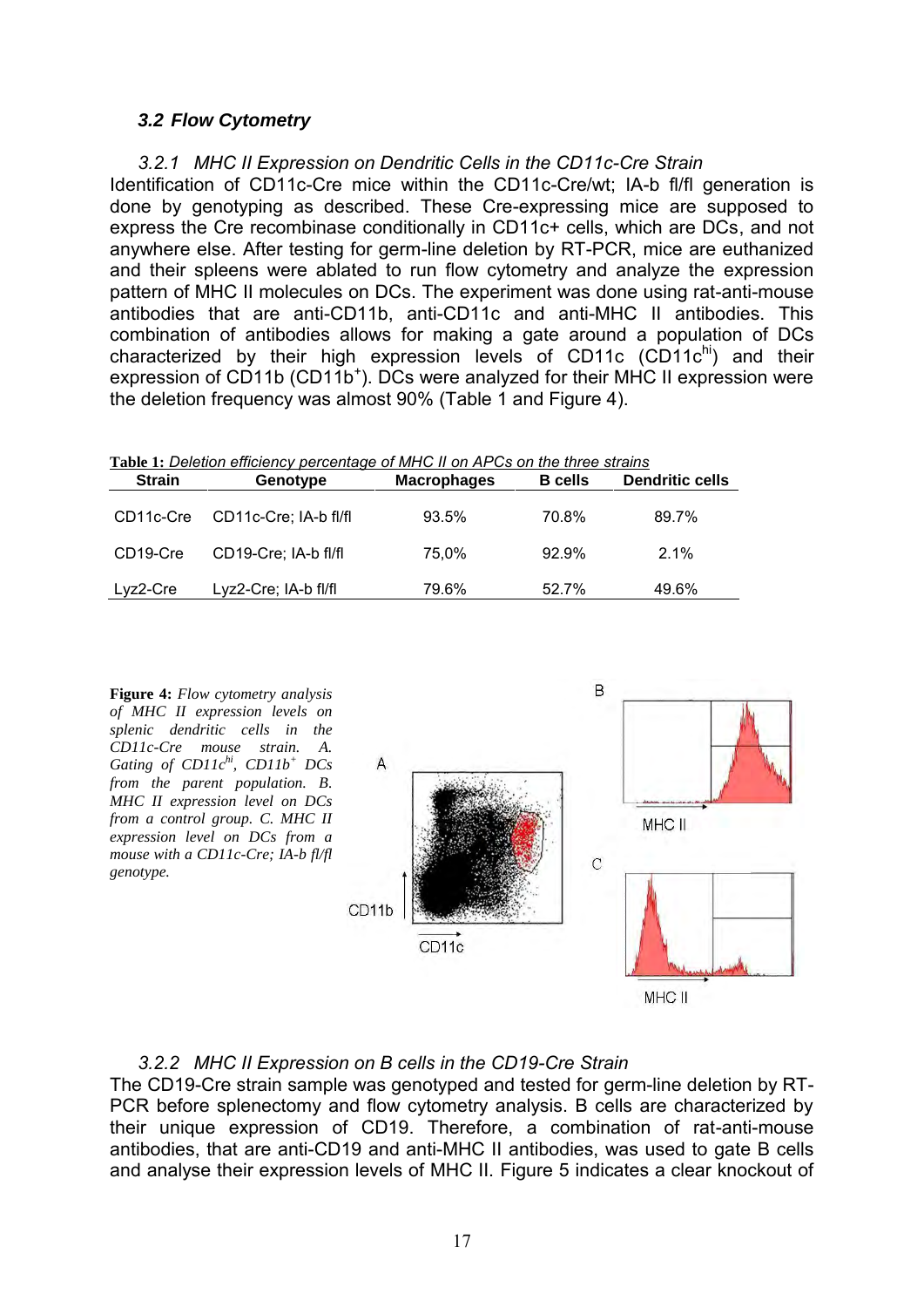MHC II molecules from B cells as compared to the control group. The deletion efficiency of MHC II from B cells reached 93% (Table 1).

<span id="page-17-1"></span>

<span id="page-17-0"></span>*3.2.3 MHC II Expression on Macrophages in the Lyz2-Cre Strain*  Similar to the CD19- Cre strain, the Lyz2-cre strain was genotyped by the standardcurve method, tested for germ-line deletion by RT-PCR, before continuing with splenectomy and analysis of MHC II expression by flow cytometry. Macrophages were gated by using a mixture of rat-anti-mouse antibodies that were anti-CD11b, anti-F4/80 and anti-MHC II despite the fact that F4/80 is expressed on many cell types<sup>[17](#page-26-12)</sup>. However, it is still possible to gate macrophages by using anti- $F4/80$ antibodies in a mixture with anti-CD11b antibodies were they are positively stained for both CD11b and  $F4/80^{21}$  $F4/80^{21}$  $F4/80^{21}$ . Figure 6 depicts a clear total inhibition of the expression of MHC II on macrophages in the Lyz2-Cre; IA-b fl/fl mouse strain and Table 1 indicates a deletion efficiency of 80%.

<span id="page-17-2"></span>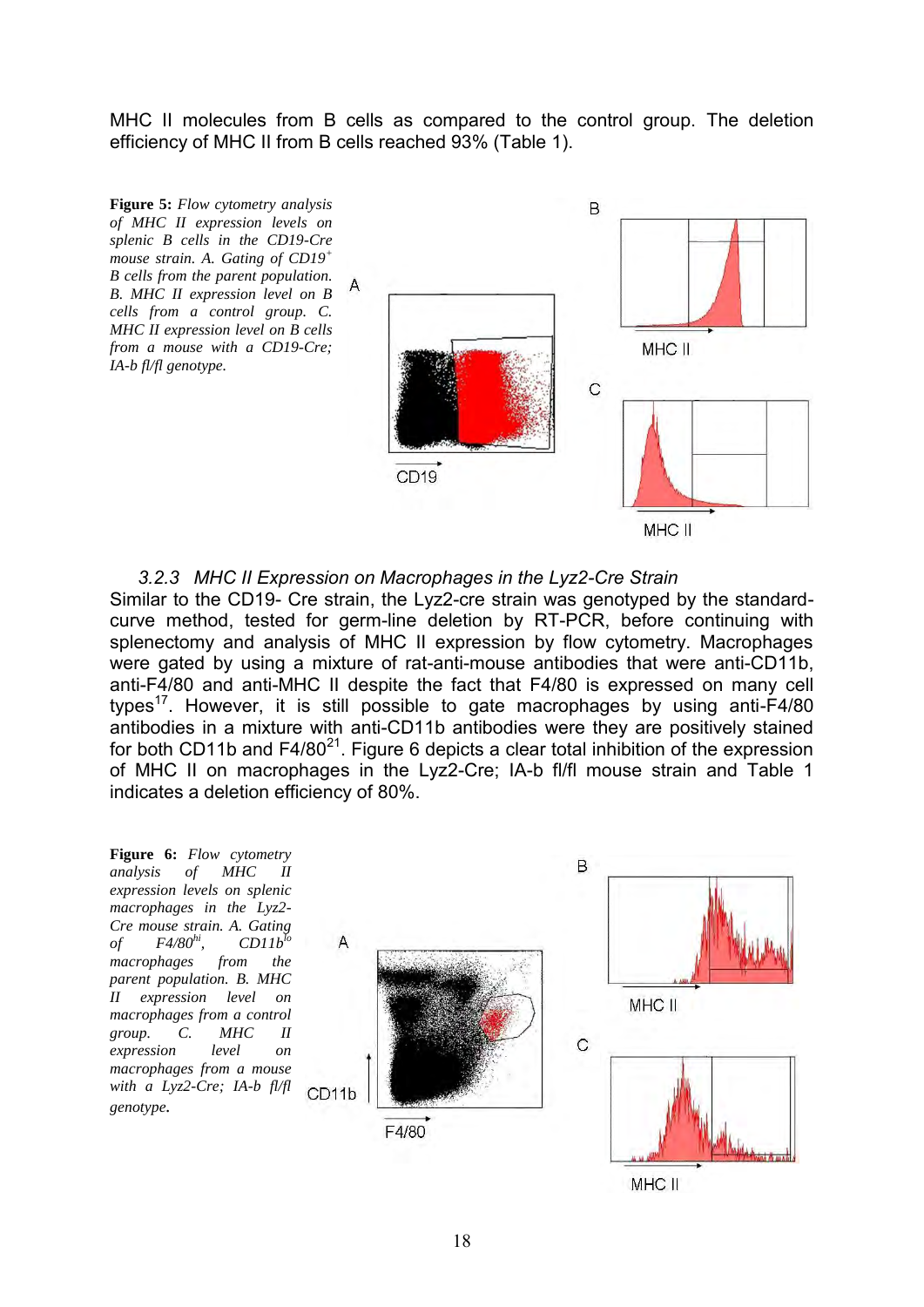<span id="page-18-0"></span>*3.2.4 MHC II Expression on B cells and Macrophages in CD11c-Cre Strain*  After assuring a successful deletion of MHC II from DCs in the CD11c-Cre strain, it was necessary to elucidate its expression on B cells and macrophages in the same strain. This was done by using the respective antibody mixtures that are anti-CD19 for gating B cells, and anti-CD11b and anti-F4/80 for gating macrophages. Anti-MHC II antibody was also used. Figure 7 illustrates the effect exerted by CD11c-Cre on B cells and macrophages were it is obvious that B cell expression of MHC II is decreased by 70.8%, while its expression on macrophages is decreased by 93.5% (Table 1)

<span id="page-18-1"></span>**Figure 7:** *Flow cytometry analysis of MHC II expression levels on splenic B cells and macrophages in the CD11c-Cre mouse strain. A. Gating of CD19<sup>+</sup>B cells from the parent population. B. MHC II expression level on B cells from a control group. C. MHC II expression level on B cells from a mouse with a CD11c-Cre; IA-b fl/fl genotype. D. Gating of F4/80hi, CD11blo macrophages from the parent population. E. MHC II expression level on macrophages from a control group. F. MHC II expression level on macrophages from a mouse with a CD11c-Cre; IAb fl/fl genotype.* 

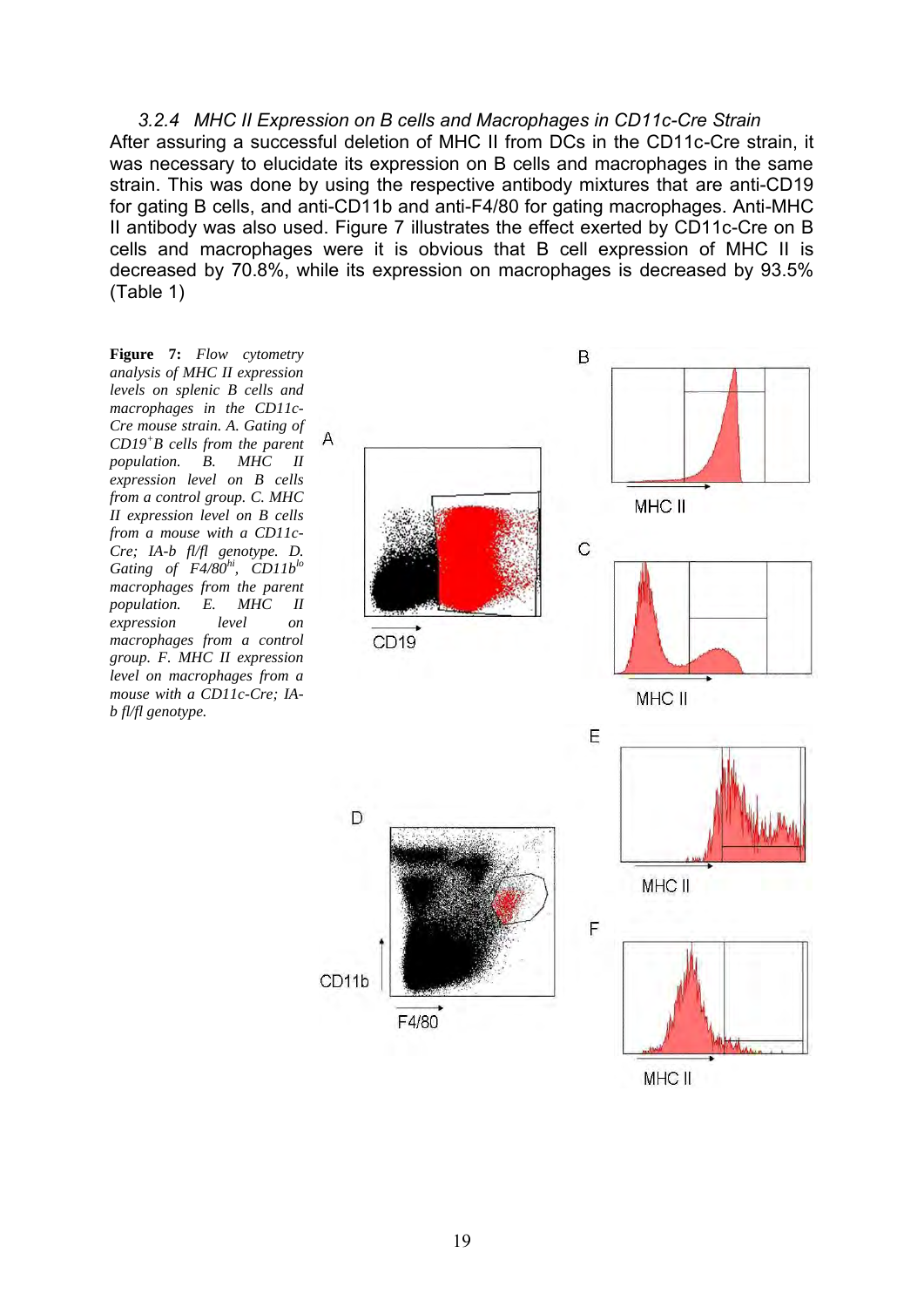#### <span id="page-19-0"></span>*3.2.5 MHC II Expression on DCs and Macrophages in CD19-Cre Strain*

Furthermore, MHC II expression on DCs and macrophages was analyzed in the CD19-Cre strain. CD19-Cre did not affect MHC II expression by DCs that seem to be unaffected where the deletion efficiency is 2.1%. On the other hand, macrophages show a deletion frequency of 75% (Figure 8 and Table 1).

<span id="page-19-1"></span>**Figure 8:** *Flow cytometry analysis of MHC II expression levels on splenic DCs and macrophages in the CD19-Cre mouse strain. A. Gating of CD11chi , CD11b<sup>+</sup> DCs from the parent population. B. MHC II expression level on DCs from a control group. C. MHC II expression level on DCs from a mouse with a CD19-Cre; IA-b fl/fl genotype. D. Gating of F4/80hi, CD11blo macrophages from the parent population. E. MHC II expression level on macrophages from a control group. F. MHC II expression level on macrophages from a mouse with a CD19-Cre; IA-b fl/fl genotype.* 

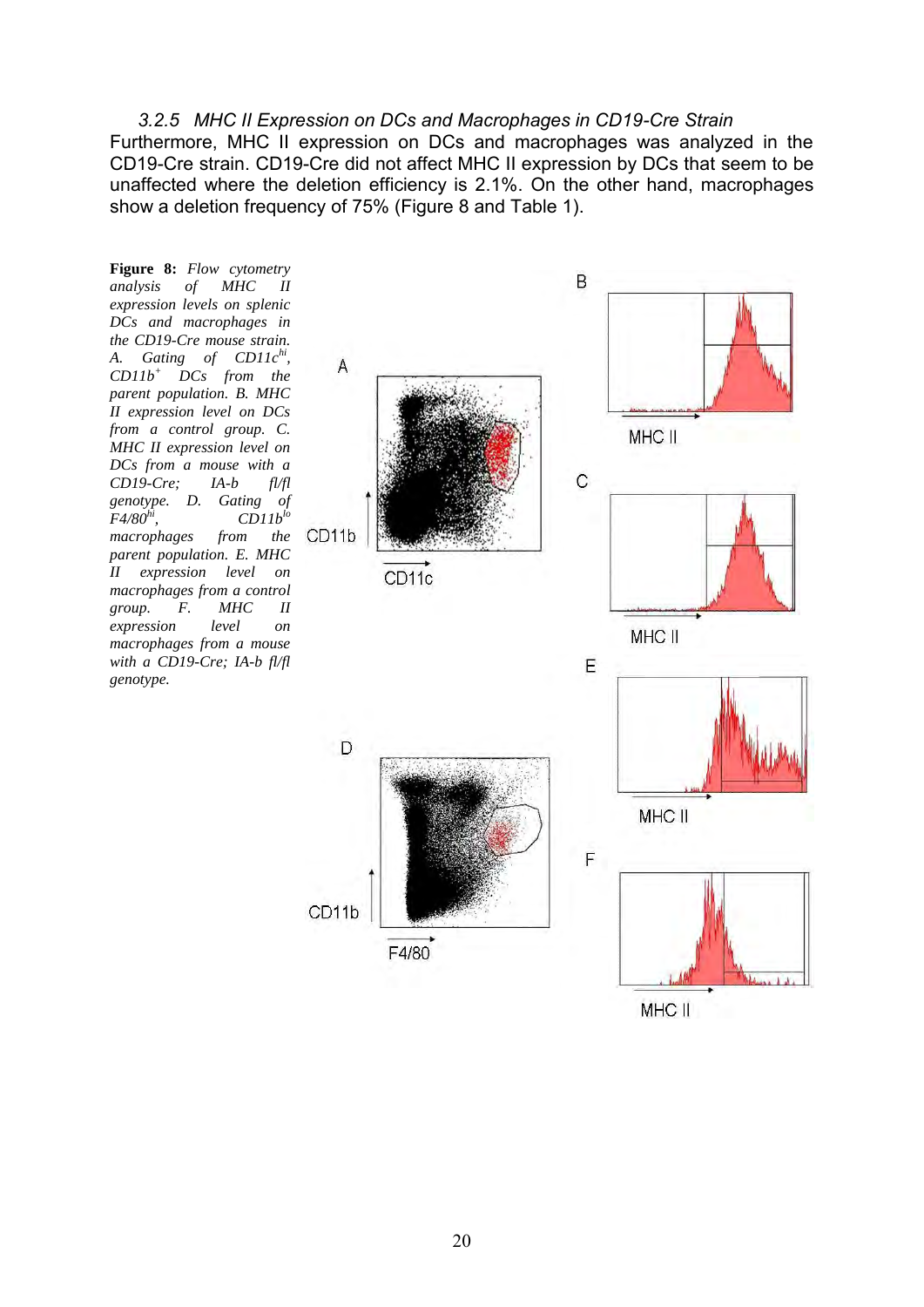#### <span id="page-20-0"></span>*3.2.6 MHC II Expression on B cells and DCs in Lyz2-Cre Strain*

Finally, the expression level of MHC II molecules on the surface of B cells and DCs is analyzed in the Lyz2-Cre strain. As observed in Figure 9, the histograms of the patterns of MHC II expression levels indicate a reduction of MHC II by 52.7% and 49.6% on B cells and DCs, respectively.

<span id="page-20-1"></span>**Figure 9:** *Flow cytometry analysis of MHC II expression levels on splenic B cells and DCs in the Lyz2-Cre mouse strain. A. Gating of CD19<sup>+</sup> B cells from the parent population. B. MHC II expression level on B cells from a control group. C. MHC II expression level on B cells from a mouse with a lyz2-Cre; IA-b fl/fl genotype. D. Gating of CD11chi, CD11b<sup>+</sup> DCs from the parent population. E. MHC II expression level on DCs from a control group. C. MHC II expression level on DCs from a mouse with a Lyz2-Cre; IA-b fl/fl genotype.* 



MHC II

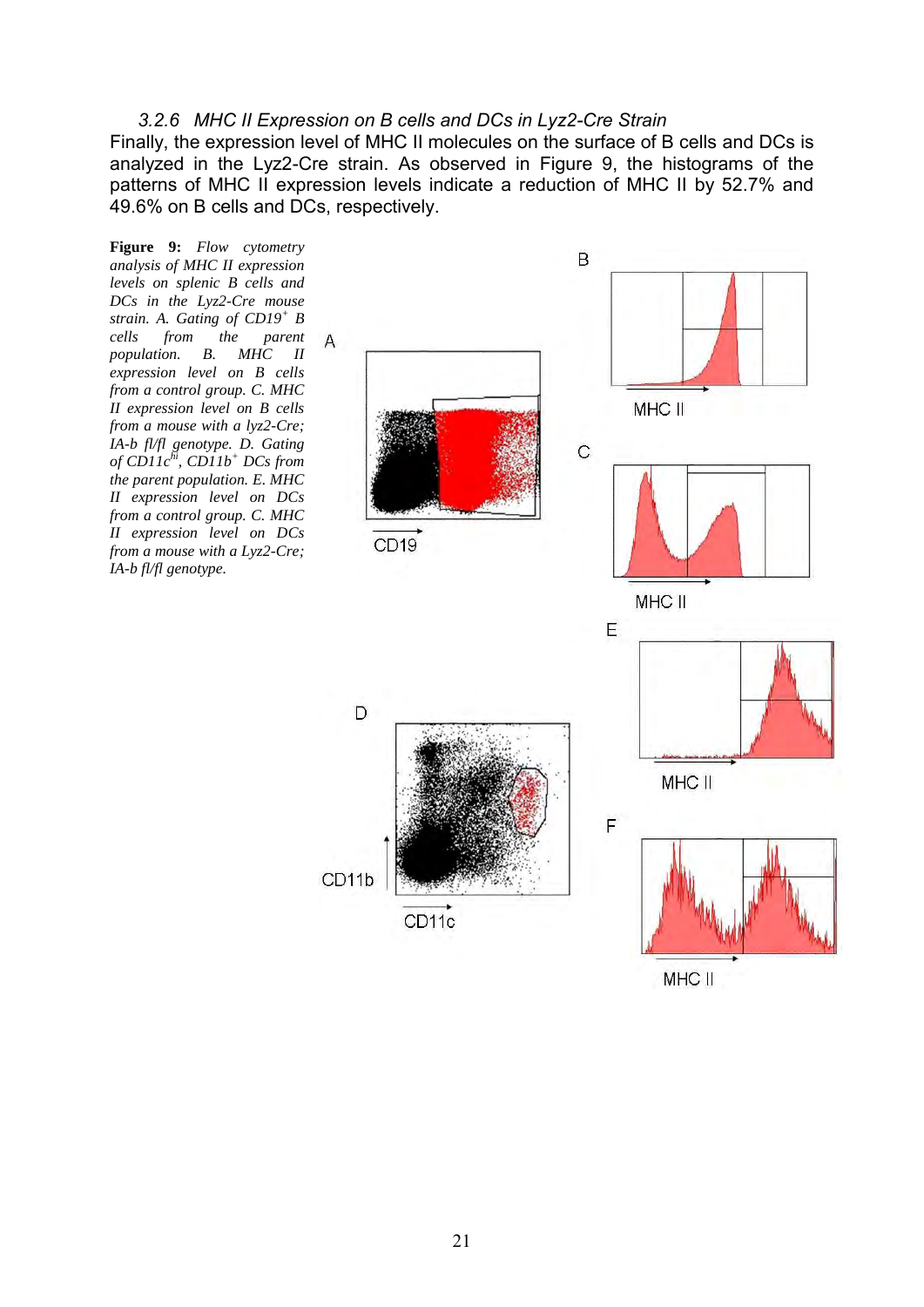## <span id="page-21-0"></span>**4. Discussion**

Male mice of the three Cre-expressing mouse strains were crossed with female mice from a fourth strain that has the Exon I of the beta chain of the A complex of MHC II molecule, IA-b, flanked with repeats of *Lox*P sites. Successive back-breeding of the three strains with the IA-b fl/fl strain (Figure1 and supplementary Figures 1 and 2) were done to achieve generations with CD11c-Cre; IA-b fl/fl, CD19-Cre; IA-b fl/fl and Lyz2-Cre; IA-b fl/fl genotypes. However, the spontaneous homologous recombination occurring during gametogenesis alerts for the risk of expressing Cre in all of the cells of the body. This phenomenon required monitoring germ-line deletion of IA-b in the IA-b fl/fl generations that express Cre.

The deletion efficiency of MHC II on the three APCs within the three strains is puzzling and indicates an overlapping effect in a direct or an indirect manner. Within the CD11c-Cre strain, MHC II is deleted up to 90% from macrophages and DCs, and up to 70% from B cells. This suggests that CD11c is expressed in all of the three APC types. Within the CD19-Cre strain, the MHC II deletion efficiency from B cells exceeds 90%, up to 75% from macrophages, but most importantly, less than 3% on DCs. The Lyz2-Cre strain shows a deletion efficiency of MHC II from macrophages to be about 80%, while it is about 50% on both, B cells and DCs (Table 1).

A thorough comparison of the perplexing results and a careful correlation with the clinical scores upon MOG immunization, might make is possible to identify the primary APC of EAE. If CD19-Cre strain shows a normal disease progression while the other two strains show normal disease or mitigated clinical scores, it indicates that DCs are the MOG-presenting APCs. Conversely, if CD19-Cre strain is rendered resistant to EAE, while the other strains show a normal or a milder disease progression, B cells are implicated in MOG presentation. At last, macrophages are considered likely to present MOG if the three strains are resistant to EAE.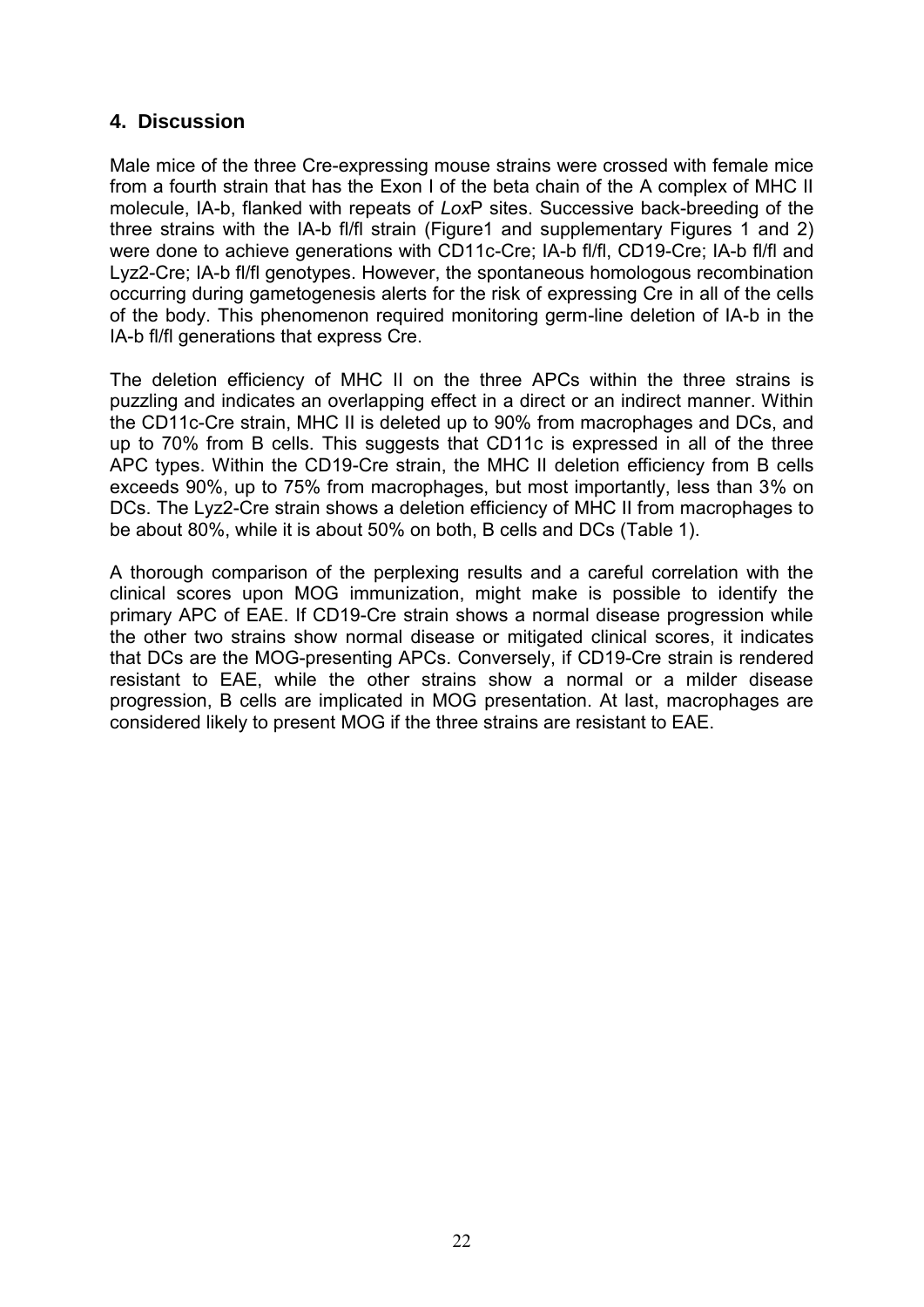## <span id="page-22-0"></span>**5. Material and Methods**

## <span id="page-22-1"></span>**5.1 Mice Genotyping and Breeding:**

## *5.1.1 Transgenic Mouse Strains*

<span id="page-22-2"></span>C57BL/6 transgenic mice were genetically engineered to encode Cre recombinase under cell-type-specific promoters. CD11c-Cre, CD19-Cre and Lyz2-Cre transgenic, along with IA-b fl/fl mouse strains were obtained from Jackson Laboratories, USA. All mice were kept at the laboratory animal house at sterile pathogen-free conditions at Rudbeck Laboratories, Uppsala University.

## <span id="page-22-3"></span>*5.1.2 DNA Extraction*

DNA from mouse ear tags and tail tips was extracted according to the protocol of the DNeasy Blood and Tissue Kit (Qiagen). Tissues were lysed overnight in Lysis Buffer followed by protocol procedures for DNA purification and extraction. DNA was finally eluted in 100 µl RNase-free water and stored at  $-20^{\circ}$ C.

## <span id="page-22-4"></span>*5.1.3 PCR and Quantitative Real-Time RT-PCR*

Polymerase chain reaction (PCR) and real-time RT-PCR were performed using MyiQ single color Real-Time PCR Detection System, MyiQ Cycler Software and CFX Manager (All from Bio-Rad) with SYBR Green (Qiagen). Amplification efficiencies were validated and normalized against ApoE.

## <span id="page-22-5"></span>*5.1.4 Breeding*

Female IA-b fl/fl mice were crossed with male mice from the Cre-expressing strains. Cre-expressing offspring were consecutively backcrossed with female IA-b fl/fl to achieve Cre-expressing; IA-b fl/fl generations apt for EAE induction.

## <span id="page-22-6"></span>**5.2 EAE and Flow Cytometry**

## <span id="page-22-7"></span>*5.2.1 MOG*

Rat MOG1-125 derived from recombinant Escherichia *coli* was produced as described earlier<sup>[41](#page-28-4)</sup> as part from my research training period.

## <span id="page-22-8"></span>*5.2.2 EAE*

Female mice with CD11c-Cre IA-b fl/fl, CD19-Cre IA-b fl/fl and Lyz2-Cre IA-b fl/fl genotypes were immunized with 200 µg of MOG emulsified in CFA at the age of 8-16 weeks. Intraperitonial (i.p.) injections of 200 ng of Pertussis toxin (Sigma-Aldrich) in calcium (Ca) free and Magnesium (Mg) free 200 µl Phosphate Buffered Saline (PBS - Statens Veterinärmediciniska Ansualt - SVA, Uppsala, Sweden) were given at the day of MOG immunization and after 2 days. EAE scoring according to the symptoms developed daily by immunized mice are: Score 1, tail paralysis or weakness; score 2, paraparesis of hind legs; score 3, partial paralysis of hind legs; score 4, complete paralysis of hind legs;  $5$ , tertraplesia or animal deceasing induced by  $EAE^{22}$  $EAE^{22}$  $EAE^{22}$ . All studies have been reviewed and approved by the local ethical committee.

## *5.2.3 Dissection of spleen*

<span id="page-22-9"></span>Spleens were ablated from mice in sterile conditions and resuspended in Dulbecco's Modified Eagle Medium (DMEM - SVA, Uppsala, Sweden) and filtered through 40 µm wide cell strainers (Falcon BD). Cell concentrations were determined using a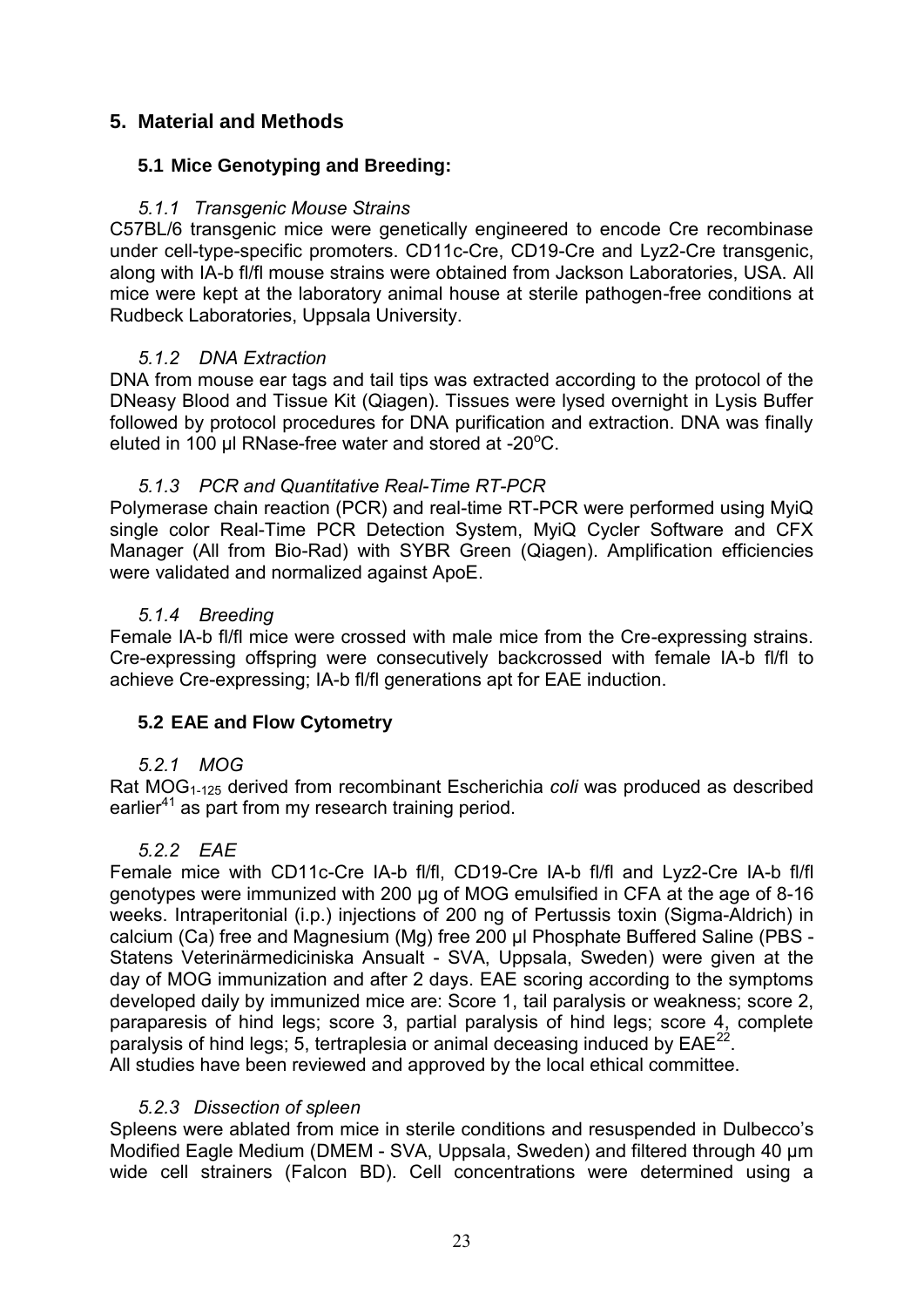nucleocounter.10% heat-inactivated Fetal Bovine Serum (FBS), 100 U/mL Penicillin, 100 µg/mL Streptomycin and 292 µg/mL  $_1$ -glutamine (Invitrogen, USA) were added to the 2x10^6 splenocytes cultured in DMEM.

## *5.2.4 Macrophage Activation and MHC II Expression Induction*

<span id="page-23-0"></span>Recombinant mouse rmIFN-y was prepared with 0.1% Bovine Serum Albumin (BSA -Sigma-Aldrich) in PBS. Increasing concentrations of 0, 0.5, 1.0, 1.5 and 2.0 ng/mL of rmIFN- ɣ were added to 2x10^6 cell cultured in 12-well plates (Nunc) for 6 hours at  $37^{\circ}$ C in 5% CO<sub>2</sub>.

## *5.2.5 Cell Fixation*

<span id="page-23-1"></span>Cells are suspended, for 30 minutes on ice, in 500 µL, 1% Paraformaldehyde in PBS (PH 7.4) at a concentration of 2x10^6 cells/mL. Cells were washed and resuspended in staining buffer: 2 mM Ethylene Di-amine Tetra-Acetic acid (EDTA) (Sigma-Aldrich).

## *5.2.6 Cell Staining and Flow Cytometry*

<span id="page-23-2"></span>Splenocytes were incubated with Fc-Block antibodies (Table 2) for 15 minutes at  $4^{\circ}$ C to inhibit unspecific binding of flourochrome-conjugated antibodies to Fc-ɣ III/II receptors. The following rat or hamster-derived anti-mouse antibodies were used for cell surface staining: MHC II-FITC (anti-IA/IE), B220-PerCP (anti-CD45R/B220), F4/80-Alexa 647 (Anti-F4/80), CD4-APC (anti-CD4), CD8b-PE (anti-CD8b), CD11b-PerCP-Cy5.5 (anti-CD11b), CD11c-PE (anti-CD11c), CD19-Alexa 647 (anti-CD19) and PDCA1-PE (anti-CD317/PDCA1) (Table 2). Flow cytometry experiments ware performed on BD FACSCanto II and analyzed on BD FACSDiva v6.0 software.

| Antibody                 | <b>Isotype</b>            | <b>Flourocrome</b> | Company                    |
|--------------------------|---------------------------|--------------------|----------------------------|
| Anti-CD16/32<br>Fc-Block | Rat IgG2b, K              |                    | BD Pharmingen™             |
| Anti-CD45R/B220          | Rat IgG2a, к              | PerCP              | BD Pharmingen <sup>™</sup> |
| Anti-IA/IE (MHC II)      | Rat IgG2a, к              | <b>FITC</b>        | BD Pharmingen™             |
| Anti-CD4                 | Rat IgG2a, к              | <b>APC</b>         | BD Pharmingen™             |
| Anti-CD8b                | Rat IgG2b, к              | PE                 | BD Pharmingen™             |
| Anti-CD11b               | Rat (DA) IgG2b, к         | PerCP-Cy5.5        | BD Pharmingen <sup>™</sup> |
| Anti-CD11c               | Armenian Hamster IgG1, λ2 | PE.                | BD Pharmingen™             |
| Anti-CD19                | Rat IgG2a, к              | Alexa Flour® 647   | <b>Biolegend</b>           |
| Anti-F4/80               | Rat IgG2a, к              | Alexa Flour® 647   | <b>Biolegend</b>           |
| Anti-CD317 (PDCA1)       | Rat IgG2b                 | PE                 | eBioscience                |

**Table 2:** *Flourochrome conjugated anti-mouse antibodies used in flow cytometry experiments*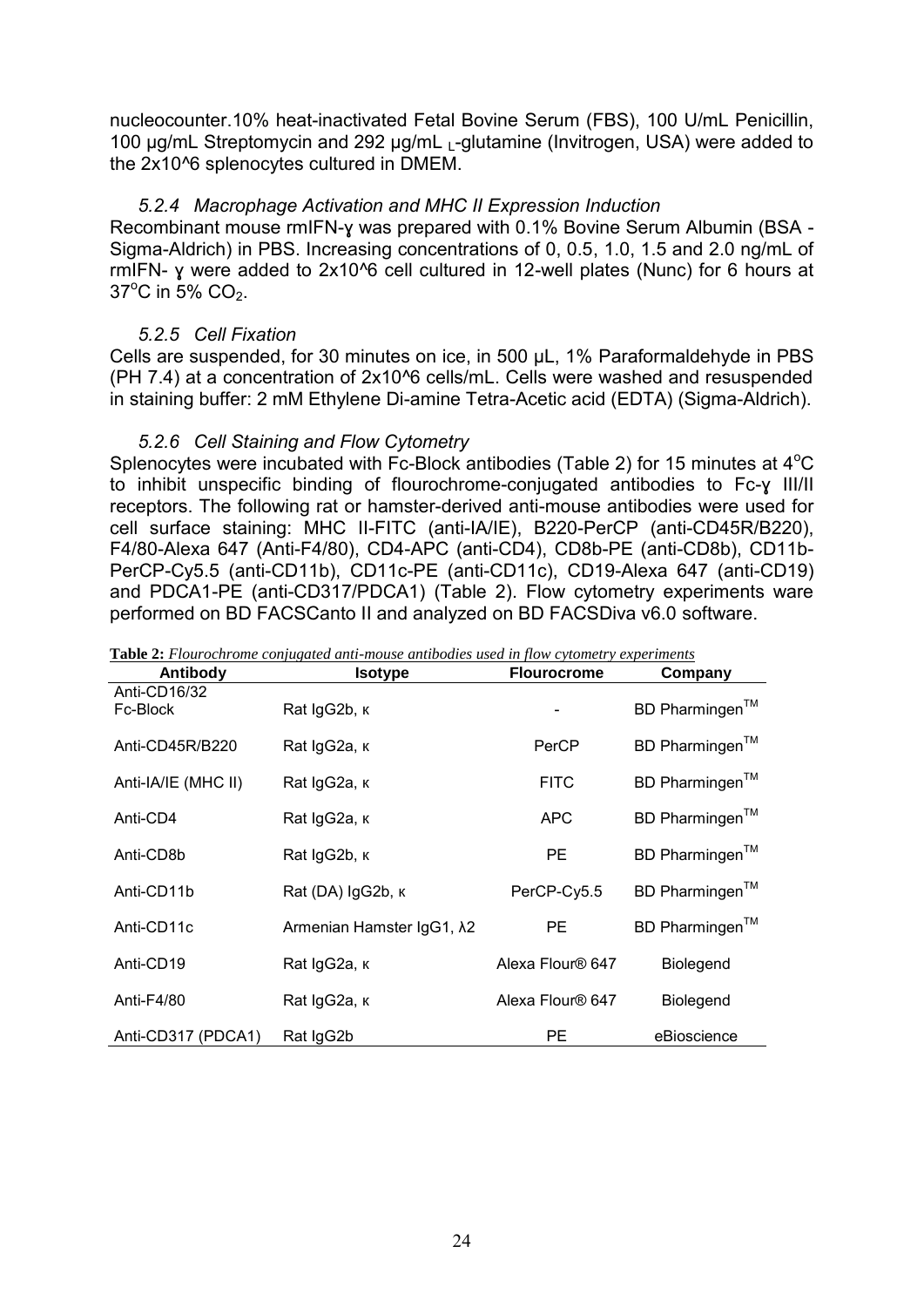#### <span id="page-24-1"></span>**Acknowledgements**

<span id="page-24-0"></span>This Master's Thesis was performed at the Department of Medical Sciences at Uppsala University. I would like to express my great gratitude to all the personnel at Uppsala University that educated me and to all the others who contributed in making it possible for me to reach where I stand, some of whom are mentioned below.

I would like to express my great appreciation to my supervisor, Associate Professor Anna Lobell, for willing to give me time to guide me through experimental research. You enlightened me and your supervision is much appreciated!

Thanks to Kerstin Ahlgren for her readiness to assist and supervise me even when she was so stressed writing her Doctoral Thesis. I would also like to extend my thanks to her daughter, Miranda Ahlgren, for all the nice drawings she gave to me.

I would also like to thank my colleagues at the laboratory: Åsa Hallgren for the experimental support and planning all the fun, you are a great person! Pernilla Quarfordt for your hospitality, Magnus Isaksson, Anna-Stina Sahlkvist, Frida Dalin, Nils Landegren, Mohammad-Ali Mohammadi, Jimmy Vuu, and Professor Olle Kämpe for all the laughers we had, the fika times we shared and the fun we had during spex shootings!

ً عمل ً هذا خالصا وج ً لجال ِل ْ ٌتقب ن َ ل من َ أ الحك ٌم أ ُ سال َ رب ً َ العز ٌز ه ِ ه وعظ ٌم ِ سلطان ِه ى: ، وأدعوهُ بقولِه تعالَ ِ ِ َـبِسْمِ اللهِ للرحمنِ للرحِ ٌمِ {وَقُلْ رَبِّ زِدْنِي عِلْمًا}صدقَ اللهُ للحَظِّم.  $\hat{\mathbf{r}}$  $\hat{\mathbf{r}}$  $\overline{\phantom{a}}$ 

أُمَّلِب عدفٍ أُوجِّهُ خَلَاصَ لَلْتَقِدْ رِ والإنقيانِ لَلَّى كُ منْ سامَفٍ ۚ لِنجاحِ عَلَمٍ ۚ مذا، وساعِدَ فَميمَى وصلى ۗ لِلَّى ما لَنا ۚ فِي ۗ هِ ۚ ِ **∶** ً فَـثَلُوكِرُبداً قَالَ ۚ لِي يَ تَوِيثُوا وَقِيلٌ فِ ۚ سَيُ لِتَّتَلِيٌ مِهَا وَلِهِي إِ ۖ مِلْ مِينَ! ۖ وَيَ عَظِهاً صِّوَى لَ ۚ وَكَلُ بَانٍ وَلَئِينَ ۖ وَإِمْ الْهَ بجواري كµا أنوك∫ أمّ ً الπهبٌّ ةَ لمي يمنـنـيم،ا وتوْمِتٌ وال ً ولإخوَتِ ً، و ليمى دعمِهال ً مهٰذُ ولانت ً. أعط ٌنن ً حفلُولَبالا للهطاع ِ  $\ddot{\phantom{0}}$ ومصةً لانظ راه الله الله الله على جمّ ع ماق متمُّ، السام من تضح تو ولك س حنّ لله عالم الصلح أولاك ما اللهُ مُت ِ ْرحهْءُماكما وبَّتٌ مِل ً صغٌراً، وأنْ "جزڭُما عِي ً خ'راًف\$ما عِنْ[يَ وَيٌنُءُما ومءهلٌغُينُثلنُ أجزكُما خِلَّةُءا.

كما ڤَدَمُ أَض ًا جز ٌلَ للفلهِ لِ لأعجايَ وأخ ً لدْ ُن لهاروا بطءماً عِن أل فَ ۚ لهل م $\tau$ ةٍ للقا ها وشُواجدونَ لمبدأل@ارلة، فَ ً ِ ِ جم ٌعجفُــلر احَ فَينمهسِمنهم ً ورينُ ن علمُل ً وجزءٌ لاثَّ جزأ من حنَّـل قَسلا غِيمَـل ً عِيكَم.

لِكُلُّ لِقَلِّكِرِ والانْقِلْ(إِلِمِنْ ه تَوْفِيَ فَ َ حَمْدٍ ً وللهارةُ لِّك تَـنْ رُ ديبِ ً، لِي جِنّ ً وأمّ ً،النحيتِ نثلماً حضررةًل وَق لِّ لَ كَ **∶** كُل أيواع للدعمِ وصلةُ كِ حجرُ لل1اسِفِ تَبناءِشخِمكِ ۚ فهٰذُ ظُلُوتِ ۚ تِــَار عِر عُتُف ۚ أحجرالِكِعبُّن أولادِكفخذوْتُ للنِّالَكِ ِ وأخال مم شُرك ُن مم جم ٌع! شيء مهندِمِه لنغ ٌر محدودةٍ و شيء مهرا هتومف تَـنكو ٌنشخصتٌ ۚ فَـنم عزوتِ ۗ وأ له ٞ

أوجهُشكِ ري اتِّضاًلهاق ً الف ً مِن وقف فهءهب جل ً و قيمى وجهِ للخصوصِ جنّ ً وعمّة ً فيهى دعج، منل ً عهدَ للصلاةِ وِ عِ ذَقٌ ٰامِ اللهُ ؕلِ وح ٌنَ التوجُ هِ الى الكع، قِ

أُلُّكِنُ أَصْنَاً لَهُنْ قِطْ ۚ لَاذْ ُنْ كَانُوا عِهْنَالٌ ۚ خِلالَ،فَيْبِرِي مذا، أَلْمَـٰدْر فِي رَلْس مفوزي للثقْلَار وأخ ۚ أحمدال£امودي. ِ

وَأخٌ رأ لِي ٌس أخرٍ أَ قيدّم جز ٌل للفلُّ لِلمِنلِم الْكَرك ولئنيت عِنْ أَل ۚ .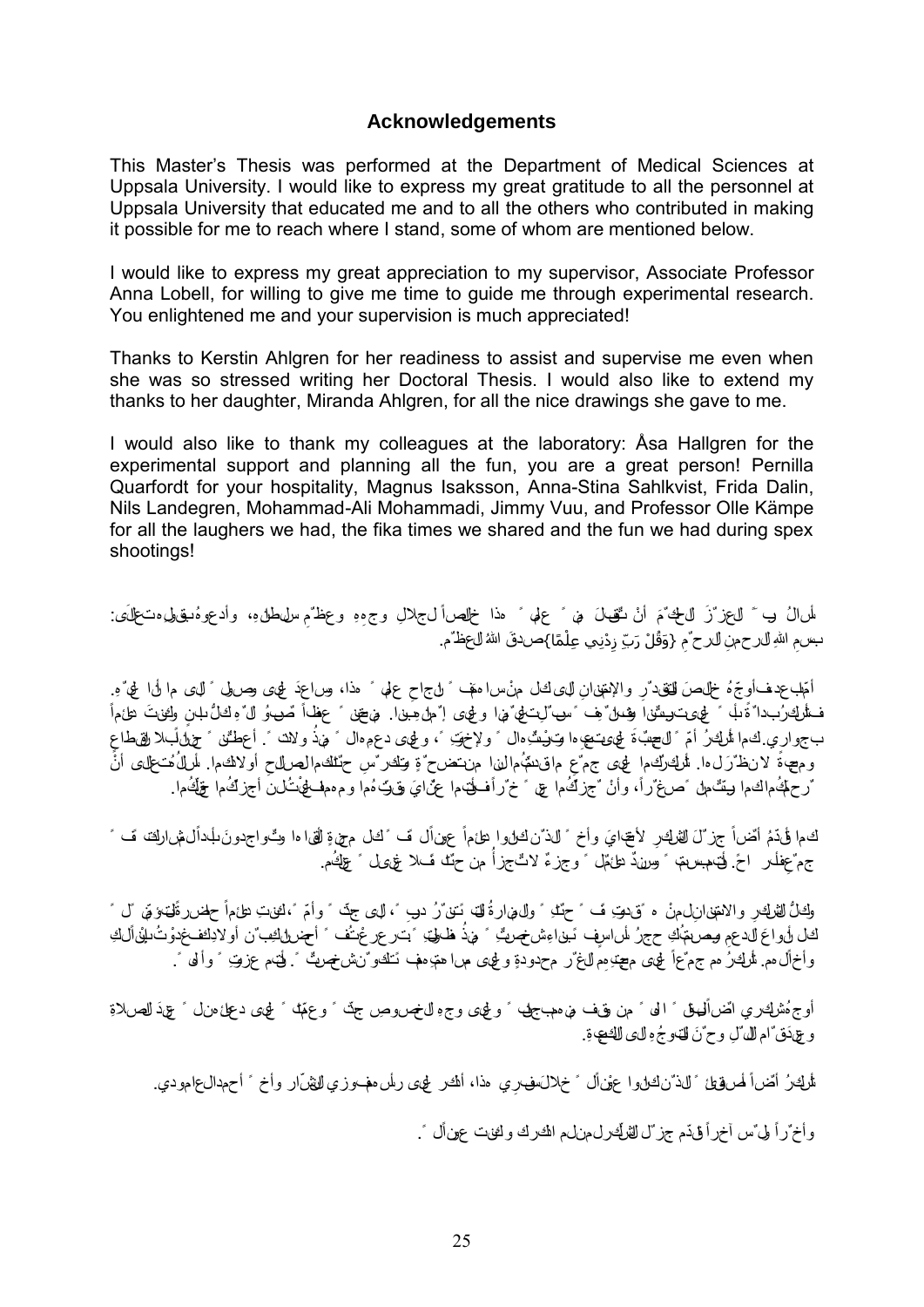## **References**

- <span id="page-25-2"></span>1 K. M. Ahlgren, S. Moretti, B. A. Lundgren, I. Karlsson, E. Ahlin, A. Norling, A. Hallgren, J. Perheentupa, J. Gustafsson, F. Rorsman, P. E. Crewther, J. Ronnelid, S. Bensing, H. S. Scott, O. Kampe, L. Romani, and A. Lobell, 'Increased Il-17a Secretion in Response to Candida Albicans in Autoimmune Polyendocrine Syndrome Type 1 and Its Animal Model', *Eur J Immunol,* 41 (2011), 235-45.
- <span id="page-25-6"></span>2 E. Bettelli, Y. Carrier, W. Gao, T. Korn, T. B. Strom, M. Oukka, H. L. Weiner, and V. K. Kuchroo, 'Reciprocal Developmental Pathways for the Generation of Pathogenic Effector Th17 and Regulatory T Cells', *Nature,* 441 (2006), 235-8.
- <span id="page-25-9"></span>3 M. L. Caton, M. R. Smith-Raska, and B. Reizis, 'Notch-Rbp-J Signaling Controls the Homeostasis of Cd8- Dendritic Cells in the Spleen', *J Exp Med,* 204 (2007), 1653-64.
- <span id="page-25-0"></span>4 S. H. Chang, and C. Dong, 'Il-17f: Regulation, Signaling and Function in Inflammation', *Cytokine,* 46 (2009), 7-11.
- <span id="page-25-1"></span>5 S. H. Chang, J. M. Reynolds, B. P. Pappu, G. Chen, G. J. Martinez, and C. Dong, 'Interleukin-17c Promotes Th17 Cell Responses and Autoimmune Disease Via Interleukin-17 Receptor E', *Immunity,* 35 (2011), 611-21.
- <span id="page-25-4"></span>6 E. M. Chastain, and S. D. Miller, 'Molecular Mimicry as an Inducing Trigger for Cns Autoimmune Demyelinating Disease', *Immunol Rev,* 245 (2012), 227-38.
- <span id="page-25-3"></span>7 U. Christen, and M. G. von Herrath, 'Manipulating the Type 1 Vs Type 2 Balance in Type 1 Diabetes', *Immunol Res,* 30 (2004), 309-25.
- <span id="page-25-11"></span>8 B. E. Clausen, C. Burkhardt, W. Reith, R. Renkawitz, and I. Forster, 'Conditional Gene Targeting in Macrophages and Granulocytes Using Lysmcre Mice', *Transgenic Res,* 8 (1999), 265-77.
- <span id="page-25-7"></span>9 L. Codarri, G. Gyulveszi, V. Tosevski, L. Hesske, A. Fontana, L. Magnenat, T. Suter, and B. Becher, 'Rorgammat Drives Production of the Cytokine Gm-Csf in Helper T Cells, Which Is Essential for the Effector Phase of Autoimmune Neuroinflammation', *Nat Immunol,* 12 (2011), 560-7.
- <span id="page-25-8"></span>10 D. Cosgrove, D. Gray, A. Dierich, J. Kaufman, M. Lemeur, C. Benoist, and D. Mathis, 'Mice Lacking Mhc Class Ii Molecules', *Cell,* 66 (1991), 1051-66.
- <span id="page-25-10"></span>11 M. Cross, I. Mangelsdorf, A. Wedel, and R. Renkawitz, 'Mouse Lysozyme M Gene: Isolation, Characterization, and Expression Studies', *Proc Natl Acad Sci U S A,* 85 (1988), 6232-6.
- <span id="page-25-5"></span>12 D. J. Cua, J. Sherlock, Y. Chen, C. A. Murphy, B. Joyce, B. Seymour, L. Lucian, W. To, S. Kwan, T. Churakova, S. Zurawski, M. Wiekowski, S. A. Lira, D. Gorman, R. A. Kastelein, and J. D. Sedgwick, 'Interleukin-23 Rather Than Interleukin-12 Is the Critical Cytokine for Autoimmune Inflammation of the Brain', *Nature,* 421 (2003), 744-8.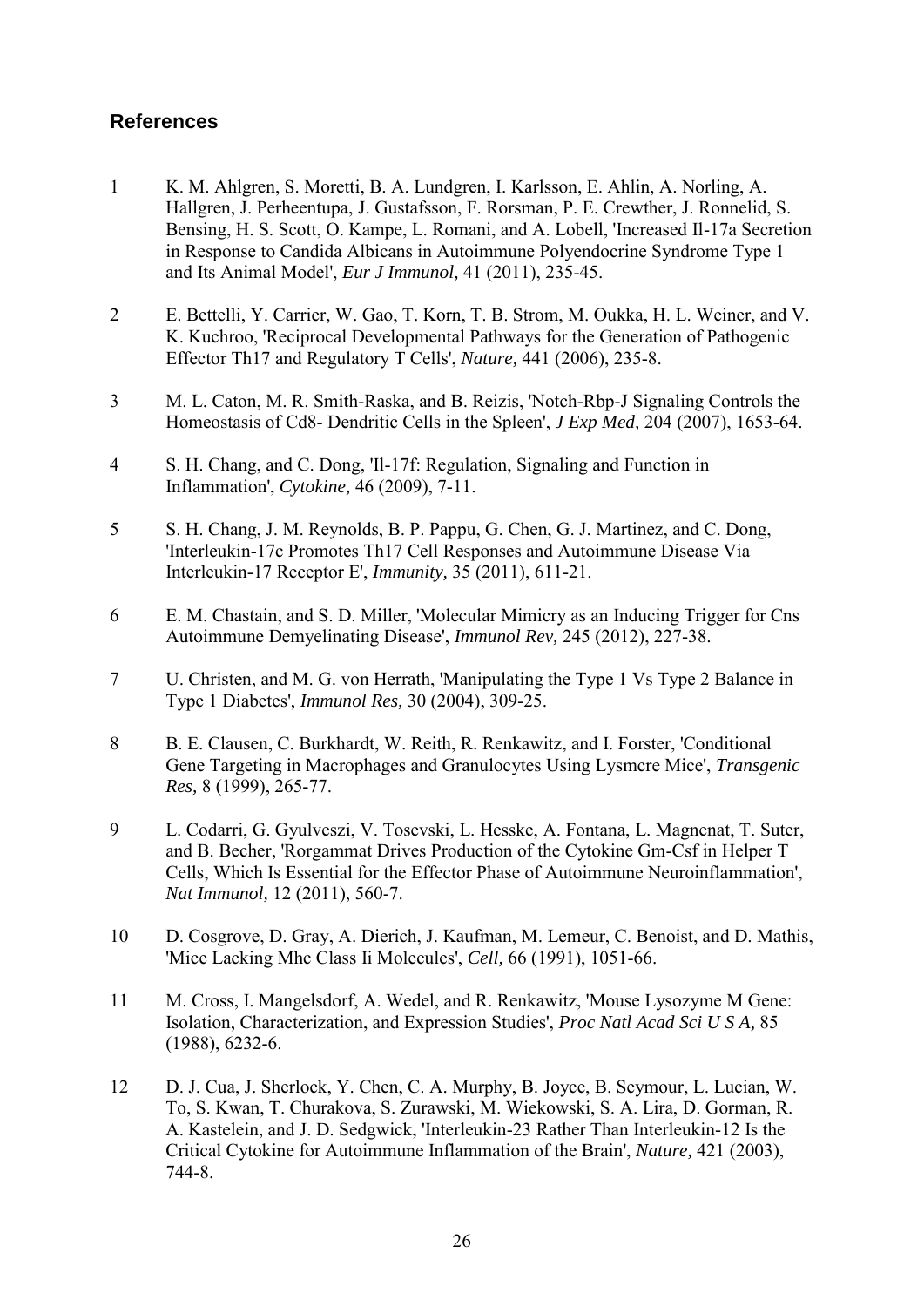- <span id="page-26-1"></span>13 M. M. Davis, J. J. Boniface, Z. Reich, D. Lyons, J. Hampl, B. Arden, and Y. Chien, 'Ligand Recognition by Alpha Beta T Cell Receptors', *Annu Rev Immunol,* 16 (1998), 523-44.
- <span id="page-26-0"></span>14 J. M. den Haan, and G. Kraal, 'Innate Immune Functions of Macrophage Subpopulations in the Spleen', *J Innate Immun* (2012).
- <span id="page-26-2"></span>15 C. Dong, 'Regulation and Pro-Inflammatory Function of Interleukin-17 Family Cytokines', *Immunol Rev,* 226 (2008), 80-6.
- <span id="page-26-7"></span>16 M. El-Behi, B. Ciric, H. Dai, Y. Yan, M. Cullimore, F. Safavi, G. X. Zhang, B. N. Dittel, and A. Rostami, 'The Encephalitogenicity of T(H)17 Cells Is Dependent on Il-1- and Il-23-Induced Production of the Cytokine Gm-Csf', *Nat Immunol,* 12 (2011), 568-75.
- <span id="page-26-12"></span>17 S. Gordon, J. Hamann, H. H. Lin, and M. Stacey, 'F4/80 and the Related Adhesion-Gpcrs', *Eur J Immunol,* 41 (2011), 2472-6.
- <span id="page-26-8"></span>18 H. Gu, J. D. Marth, P. C. Orban, H. Mossmann, and K. Rajewsky, 'Deletion of a DNA Polymerase Beta Gene Segment in T Cells Using Cell Type-Specific Gene Targeting', *Science,* 265 (1994), 103-6.
- <span id="page-26-5"></span>19 G. Han, F. Li, T. P. Singh, P. Wolf, and X. J. Wang, 'The Pro-Inflammatory Role of Tgfbeta1: A Paradox?', *Int J Biol Sci,* 8 (2012), 228-35.
- <span id="page-26-9"></span>20 K. Hashimoto, S. K. Joshi, and P. A. Koni, 'A Conditional Null Allele of the Major Histocompatibility Ia-Beta Chain Gene', *Genesis,* 32 (2002), 152-3.
- <span id="page-26-13"></span>21 C. L. Hsu, W. Lin, D. Seshasayee, Y. H. Chen, X. Ding, Z. Lin, E. Suto, Z. Huang, W. P. Lee, H. Park, M. Xu, M. Sun, L. Rangell, J. L. Lutman, S. Ulufatu, E. Stefanich, C. Chalouni, M. Sagolla, L. Diehl, P. Fielder, B. Dean, M. Balazs, and F. Martin, 'Equilibrative Nucleoside Transporter 3 Deficiency Perturbs Lysosome Function and Macrophage Homeostasis', *Science,* 335 (2012), 89-92.
- <span id="page-26-11"></span>22 M. Isaksson, B. Ardesjo, L. Ronnblom, O. Kampe, H. Lassmann, M. L. Eloranta, and A. Lobell, 'Plasmacytoid Dc Promote Priming of Autoimmune Th17 Cells and Eae', *Eur J Immunol,* 39 (2009), 2925-35.
- <span id="page-26-6"></span>23 Ivanov, II, B. S. McKenzie, L. Zhou, C. E. Tadokoro, A. Lepelley, J. J. Lafaille, D. J. Cua, and D. R. Littman, 'The Orphan Nuclear Receptor Rorgammat Directs the Differentiation Program of Proinflammatory Il-17+ T Helper Cells', *Cell,* 126 (2006), 1121-33.
- <span id="page-26-10"></span>24 S. K. Joshi, K. Hashimoto, and P. A. Koni, 'Induced DNA Recombination by Cre Recombinase Protein Transduction', *Genesis,* 33 (2002), 48-54.
- <span id="page-26-4"></span><span id="page-26-3"></span>25 J. K. Kolls, and A. Linden, 'Interleukin-17 Family Members and Inflammation', *Immunity,* 21 (2004), 467-76.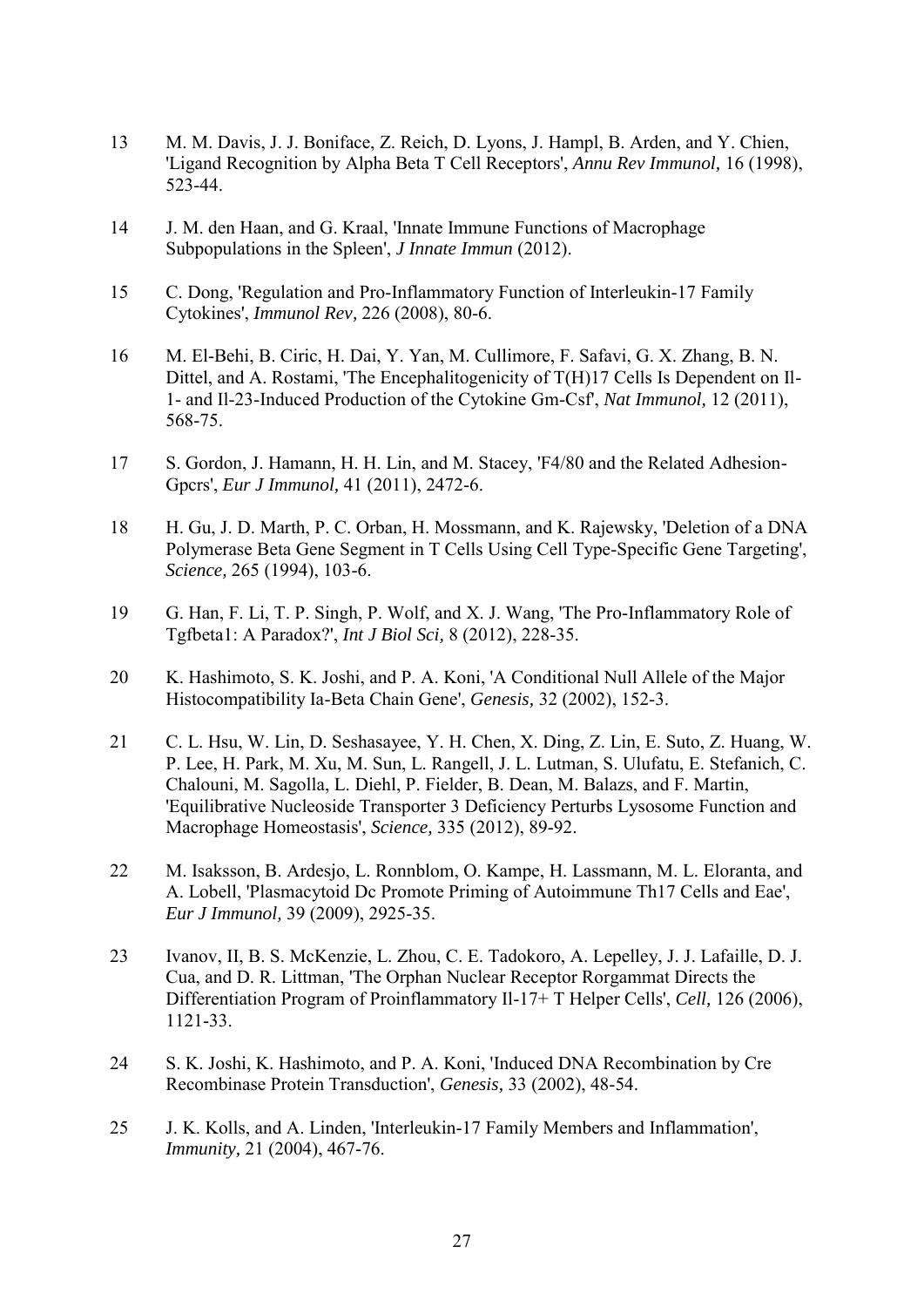- 26 C. L. Langrish, Y. Chen, W. M. Blumenschein, J. Mattson, B. Basham, J. D. Sedgwick, T. McClanahan, R. A. Kastelein, and D. J. Cua, 'Il-23 Drives a Pathogenic T Cell Population That Induces Autoimmune Inflammation', *J Exp Med,* 201 (2005), 233-40.
- <span id="page-27-3"></span>27 J. P. Leonard, K. E. Waldburger, and S. J. Goldman, 'Prevention of Experimental Autoimmune Encephalomyelitis by Antibodies against Interleukin 12', *J Exp Med,* 181 (1995), 381-6.
- <span id="page-27-1"></span>28 M. Marta, A. Andersson, M. Isaksson, O. Kampe, and A. Lobell, 'Unexpected Regulatory Roles of Tlr4 and Tlr9 in Experimental Autoimmune Encephalomyelitis', *Eur J Immunol,* 38 (2008), 565-75.
- <span id="page-27-6"></span>29 V. Moulin, M. E. Morgan, D. Eleveld-Trancikova, J. B. Haanen, E. Wielders, M. W. Looman, R. A. Janssen, C. G. Figdor, B. J. Jansen, and G. J. Adema, 'Targeting Dendritic Cells with Antigen Via Dendritic Cell-Associated Promoters', *Cancer Gene Ther,* 19 (2012), 303-11.
- <span id="page-27-0"></span>30 T. Nakayama, and M. Yamashita, 'The Tcr-Mediated Signaling Pathways That Control the Direction of Helper T Cell Differentiation', *Semin Immunol,* 22 (2010), 303-9.
- <span id="page-27-4"></span>31 B. Oppmann, R. Lesley, B. Blom, J. C. Timans, Y. Xu, B. Hunte, F. Vega, N. Yu, J. Wang, K. Singh, F. Zonin, E. Vaisberg, T. Churakova, M. Liu, D. Gorman, J. Wagner, S. Zurawski, Y. Liu, J. S. Abrams, K. W. Moore, D. Rennick, R. de Waal-Malefyt, C. Hannum, J. F. Bazan, and R. A. Kastelein, 'Novel P19 Protein Engages Il-12p40 to Form a Cytokine, Il-23, with Biological Activities Similar as Well as Distinct from Il-12', *Immunity,* 13 (2000), 715-25.
- <span id="page-27-9"></span><span id="page-27-7"></span>32 J. Rice, 'Animal Models: Not Close Enough', *Nature,* 484 (2012), S9.
- 33 R. C. Rickert, K. Rajewsky, and J. Roes, 'Impairment of T-Cell-Dependent B-Cell Responses and B-1 Cell Development in Cd19-Deficient Mice', *Nature,* 376 (1995), 352-5.
- <span id="page-27-8"></span>34 R. C. Rickert, J. Roes, and K. Rajewsky, 'B Lymphocyte-Specific, Cre-Mediated Mutagenesis in Mice', *Nucleic Acids Res,* 25 (1997), 1317-8.
- <span id="page-27-5"></span>35 B. Sauer, 'Manipulation of Transgenes by Site-Specific Recombination: Use of Cre Recombinase', *Methods Enzymol,* 225 (1993), 890-900.
- <span id="page-27-2"></span>36 S. Sawcer, G. Hellenthal, M. Pirinen, C. C. Spencer, N. A. Patsopoulos, L. Moutsianas, A. Dilthey, Z. Su, C. Freeman, S. E. Hunt, S. Edkins, E. Gray, D. R. Booth, S. C. Potter, A. Goris, G. Band, A. B. Oturai, A. Strange, J. Saarela, C. Bellenguez, B. Fontaine, M. Gillman, B. Hemmer, R. Gwilliam, F. Zipp, A. Jayakumar, R. Martin, S. Leslie, S. Hawkins, E. Giannoulatou, S. D'Alfonso, H. Blackburn, F. Martinelli Boneschi, J. Liddle, H. F. Harbo, M. L. Perez, A. Spurkland, M. J. Waller, M. P. Mycko, M. Ricketts, M. Comabella, N. Hammond, I. Kockum, O. T. McCann, M. Ban, P. Whittaker, A. Kemppinen, P. Weston, C. Hawkins, S. Widaa, J. Zajicek, S. Dronov, N. Robertson, S. J. Bumpstead, L. F. Barcellos, R.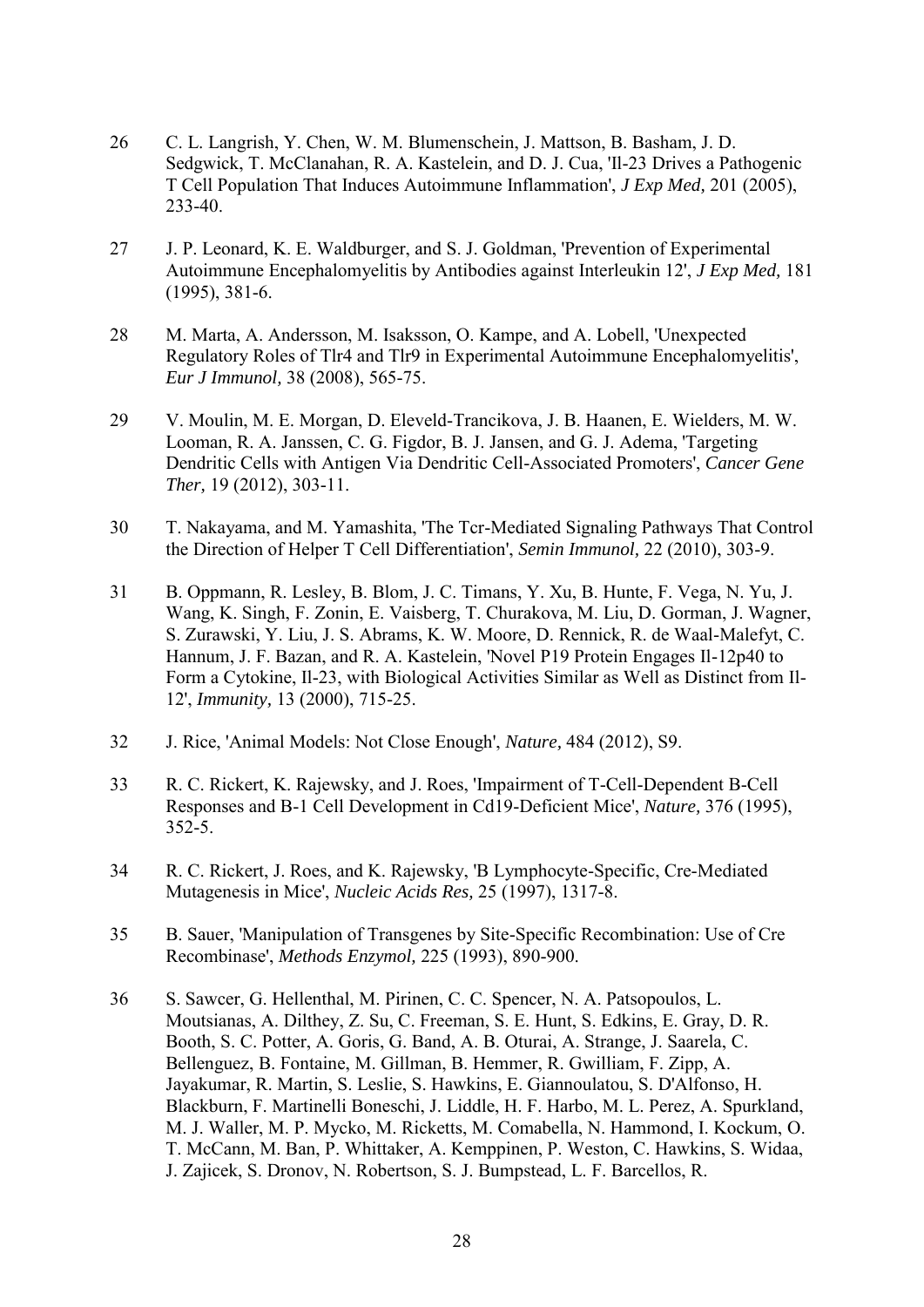Ravindrarajah, R. Abraham, L. Alfredsson, K. Ardlie, C. Aubin, A. Baker, K. Baker, S. E. Baranzini, L. Bergamaschi, R. Bergamaschi, A. Bernstein, A. Berthele, M. Boggild, J. P. Bradfield, D. Brassat, S. A. Broadley, D. Buck, H. Butzkueven, R. Capra, W. M. Carroll, P. Cavalla, E. G. Celius, S. Cepok, R. Chiavacci, F. Clerget-Darpoux, K. Clysters, G. Comi, M. Cossburn, I. Cournu-Rebeix, M. B. Cox, W. Cozen, B. A. Cree, A. H. Cross, D. Cusi, M. J. Daly, E. Davis, P. I. de Bakker, M. Debouverie, B. D'Hooghe M, K. Dixon, R. Dobosi, B. Dubois, D. Ellinghaus, I. Elovaara, F. Esposito, C. Fontenille, S. Foote, A. Franke, D. Galimberti, A. Ghezzi, J. Glessner, R. Gomez, O. Gout, C. Graham, S. F. Grant, F. R. Guerini, H. Hakonarson, P. Hall, A. Hamsten, H. P. Hartung, R. N. Heard, S. Heath, J. Hobart, M. Hoshi, C. Infante-Duarte, G. Ingram, W. Ingram, T. Islam, M. Jagodic, M. Kabesch, A. G. Kermode, T. J. Kilpatrick, C. Kim, N. Klopp, K. Koivisto, M. Larsson, M. Lathrop, J. S. Lechner-Scott, M. A. Leone, V. Leppa, U. Liljedahl, I. L. Bomfim, R. R. Lincoln, J. Link, J. Liu, A. R. Lorentzen, S. Lupoli, F. Macciardi, T. Mack, M. Marriott, V. Martinelli, D. Mason, J. L. McCauley, F. Mentch, I. L. Mero, T. Mihalova, X. Montalban, J. Mottershead, K. M. Myhr, P. Naldi, W. Ollier, A. Page, A. Palotie, J. Pelletier, L. Piccio, T. Pickersgill, F. Piehl, S. Pobywajlo, H. L. Quach, P. P. Ramsay, M. Reunanen, R. Reynolds, J. D. Rioux, M. Rodegher, S. Roesner, J. P. Rubio, I. M. Ruckert, M. Salvetti, E. Salvi, A. Santaniello, C. A. Schaefer, S. Schreiber, C. Schulze, R. J. Scott, F. Sellebjerg, K. W. Selmaj, D. Sexton, L. Shen, B. Simms-Acuna, S. Skidmore, P. M. Sleiman, C. Smestad, P. S. Sorensen, H. B. Sondergaard, J. Stankovich, R. C. Strange, A. M. Sulonen, E. Sundqvist, A. C. Syvanen, F. Taddeo, B. Taylor, J. M. Blackwell, P. Tienari, E. Bramon, A. Tourbah, M. A. Brown, E. Tronczynska, J. P. Casas, N. Tubridy, A. Corvin, J. Vickery, J. Jankowski, P. Villoslada, H. S. Markus, K. Wang, C. G. Mathew, J. Wason, C. N. Palmer, H. E. Wichmann, R. Plomin, E. Willoughby, A. Rautanen, J. Winkelmann, M. Wittig, R. C. Trembath, J. Yaouanq, A. C. Viswanathan, H. Zhang, N. W. Wood, R. Zuvich, P. Deloukas, C. Langford, A. Duncanson, J. R. Oksenberg, M. A. Pericak-Vance, J. L. Haines, T. Olsson, J. Hillert, A. J. Ivinson, P. L. De Jager, L. Peltonen, G. J. Stewart, D. A. Hafler, S. L. Hauser, G. McVean, P. Donnelly, and A. Compston, 'Genetic Risk and a Primary Role for Cell-Mediated Immune Mechanisms in Multiple Sclerosis', *Nature,* 476 (2011), 214-9.

- <span id="page-28-2"></span>37 V. Steimle, C. A. Siegrist, A. Mottet, B. Lisowska-Grospierre, and B. Mach, 'Regulation of Mhc Class Ii Expression by Interferon-Gamma Mediated by the Transactivator Gene Ciita', *Science,* 265 (1994), 106-9.
- <span id="page-28-1"></span>38 L. Steinman, R. Martin, C. Bernard, P. Conlon, and J. R. Oksenberg, 'Multiple Sclerosis: Deeper Understanding of Its Pathogenesis Reveals New Targets for Therapy', *Annu Rev Neurosci,* 25 (2002), 491-505.
- <span id="page-28-0"></span>39 R. M. Steinman, 'Some Interfaces of Dendritic Cell Biology', *APMIS,* 111 (2003), 675- 97.
- <span id="page-28-4"></span><span id="page-28-3"></span>40 P. Wang, M. Anton, F. L. Graham, and S. Bacchetti, 'High Frequency Recombination between Loxp Sites in Human Chromosomes Mediated by an Adenovirus Vector Expressing Cre Recombinase', *Somat Cell Mol Genet,* 21 (1995), 429-41.